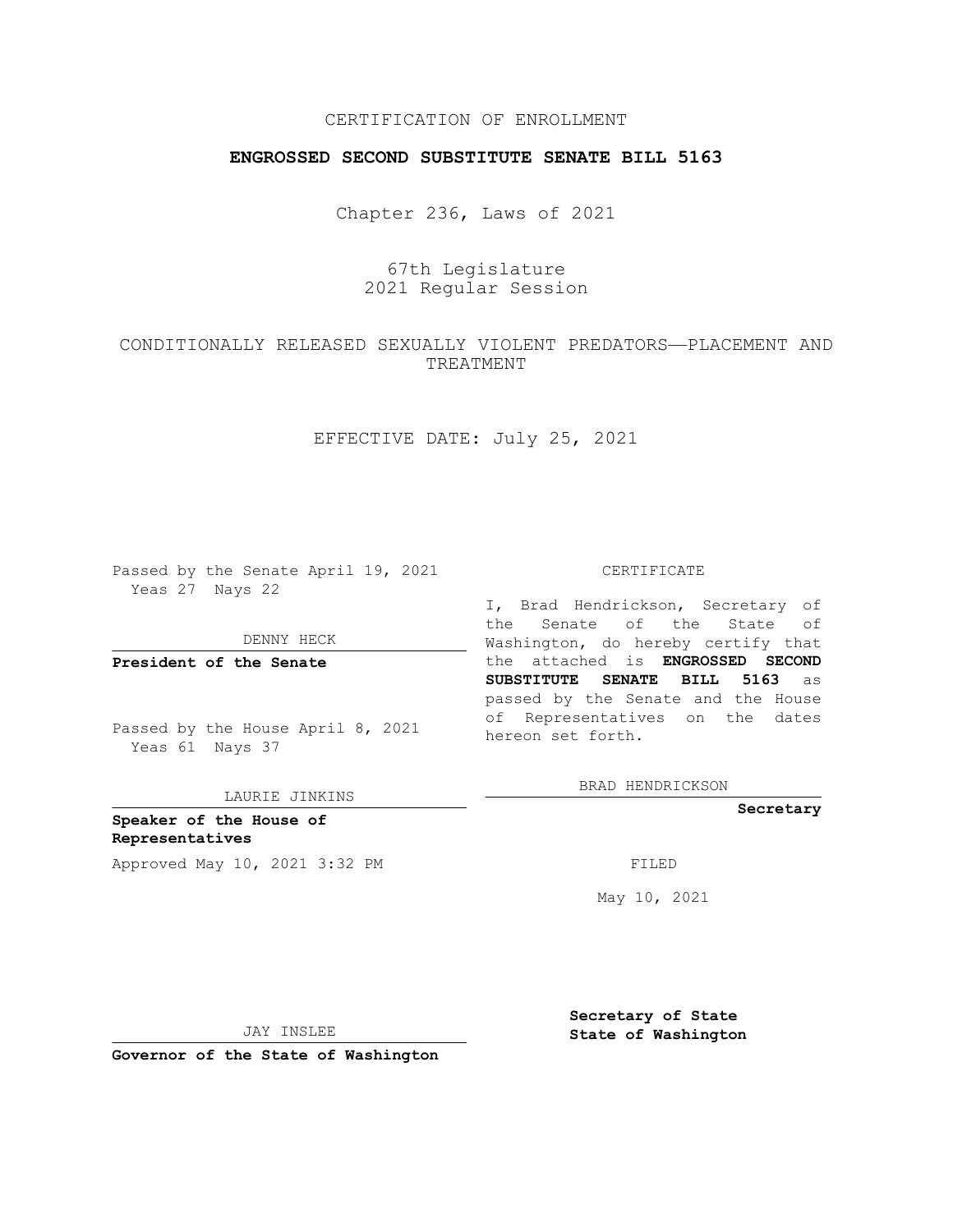#### **ENGROSSED SECOND SUBSTITUTE SENATE BILL 5163**

AS AMENDED BY THE HOUSE

Passed Legislature - 2021 Regular Session

# **State of Washington 67th Legislature 2021 Regular Session**

**By** Senate Ways & Means (originally sponsored by Senators Rolfes, Dhingra, Saldaña, and Wilson, C.)

READ FIRST TIME 02/22/21.

 AN ACT Relating to the placement and treatment of conditionally released sexually violent predators; amending RCW 71.09.080, 71.09.090, 71.09.092, 71.09.096, 71.09.130, 71.09.140, and 71.09.250; reenacting and amending RCW 71.09.020; adding new sections to chapter 71.09 RCW; adding a new section to chapter 9.94A RCW; creating a new 6 section; and providing expiration dates.

BE IT ENACTED BY THE LEGISLATURE OF THE STATE OF WASHINGTON:

 NEW SECTION. **Sec. 1.** The legislature finds that in 2008, the sex offender policy board was established to provide a more coordinated and integrated response to sex offender management in Washington state. The legislature further finds that in March 2020, the board was convened to review policies and practices related to sexually violent predators. The legislature recognizes that the board released a report and a series of recommendations regarding improvement to the current practice in order to ensure a successful transition for individuals convicted of sex offenses from total confinement back into the community. The legislature resolves to increase community safety through successful transition by enacting the recommendations of the board and other related policies.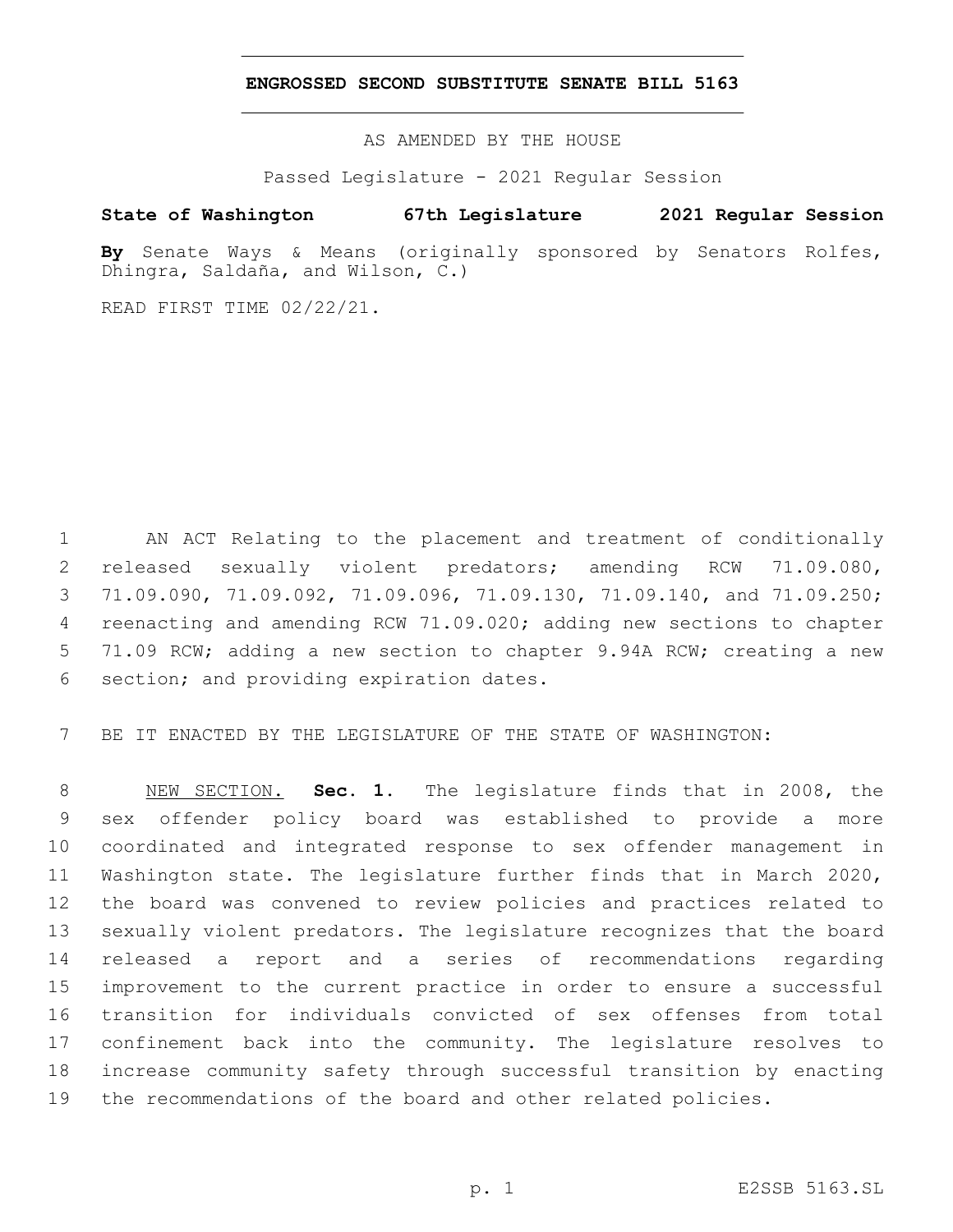**Sec. 2.** RCW 71.09.020 and 2015 c 278 s 2 are each reenacted and 2 amended to read as follows:

 Unless the context clearly requires otherwise, the definitions in 4 this section apply throughout this chapter.

 (1) "Department" means the department of social and health services.6

 (2) "Fair share principles" and "fair share principles of release" means that each county has adequate options for conditional release housing placements in a number generally equivalent to the 10 number of residents from that county who are subject to total 11 confinement pursuant to this chapter.

 (3) "Health care facility" means any hospital, hospice care center, licensed or certified health care facility, health maintenance organization regulated under chapter 48.46 RCW, federally qualified health maintenance organization, federally approved renal dialysis center or facility, or federally approved blood bank.

17 (((43))) (4) "Health care practitioner" means an individual or firm licensed or certified to engage actively in a regulated health 19 profession.

20 (((4))) (5) "Health care services" means those services provided by health professionals licensed pursuant to RCW 18.120.020(4).

 $((\overline{5})$  (6) "Health profession" means those licensed or regulated 23 professions set forth in RCW 18.120.020(4).

24 (((6)) (7) "Less restrictive alternative" means court-ordered treatment in a setting less restrictive than total confinement which satisfies the conditions set forth in RCW 71.09.092. A less restrictive alternative may not include placement in the community 28 protection program as pursuant to RCW 71A.12.230.

 $((+7+))$  (8) "Likely to engage in predatory acts of sexual violence if not confined in a secure facility" means that the person more probably than not will engage in such acts if released unconditionally from detention on the sexually violent predator petition. Such likelihood must be evidenced by a recent overt act if the person is not totally confined at the time the petition is filed 35 under RCW 71.09.030.

 ( $(48)$ )) (9) "Mental abnormality" means a congenital or acquired condition affecting the emotional or volitional capacity which predisposes the person to the commission of criminal sexual acts in a degree constituting such person a menace to the health and safety of 40 others.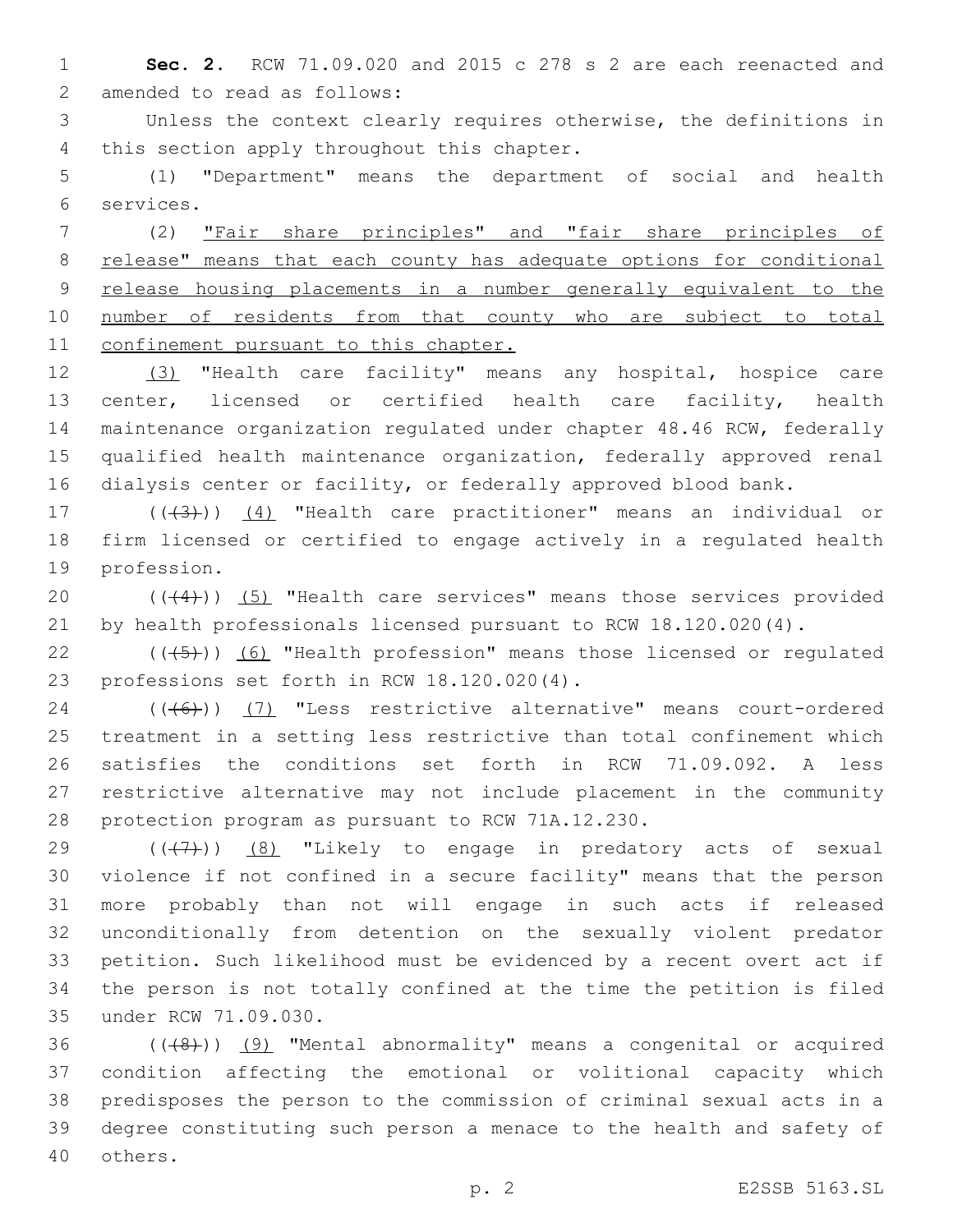1 (((49))) (10) "Personality disorder" means an enduring pattern of inner experience and behavior that deviates markedly from the expectations of the individual's culture, is pervasive and inflexible, has onset in adolescence or early adulthood, is stable over time and leads to distress or impairment. Purported evidence of a personality disorder must be supported by testimony of a licensed 7 forensic psychologist or psychiatrist.

 $((+10))$   $(11)$  "Predatory" means acts directed towards: (a) Strangers; (b) individuals with whom a relationship has been established or promoted for the primary purpose of victimization; or (c) persons of casual acquaintance with whom no substantial personal 12 relationship exists.

13 ((+11)) (12) "Prosecuting agency" means the prosecuting attorney of the county where the person was convicted or charged or the 15 attorney general if requested by the prosecuting attorney, as 16 provided in RCW 71.09.030.

17 (((412))) (13) "Recent overt act" means any act, threat, or combination thereof that has either caused harm of a sexually violent nature or creates a reasonable apprehension of such harm in the mind of an objective person who knows of the history and mental condition 21 of the person engaging in the act or behaviors.

22 (( $(43)$ )) (14) "Risk potential activity" or "risk potential facility" means an activity or facility that provides a higher incidence of risk to the public from persons conditionally released from the special commitment center. Risk potential activities and 26 facilities include: Public and private schools, school bus stops, licensed day care and licensed preschool facilities, public parks, publicly dedicated trails, sports fields, playgrounds, recreational and community centers, churches, synagogues, temples, mosques, public libraries, public and private youth camps, and others identified by the department following the hearings on a potential site required in RCW 71.09.315. For purposes of this chapter, "school bus stops" does not include bus stops established primarily for public transit.

34 (( $(14)$ )) (15) "Secretary" means the secretary of social and 35 health services or the secretary's designee.

36 (((15))) (16) "Secure community transition facility" means a residential facility for persons civilly committed and conditionally released to a less restrictive alternative under this chapter. A secure community transition facility has supervision and security, and either provides or ensures the provision of sex offender

p. 3 E2SSB 5163.SL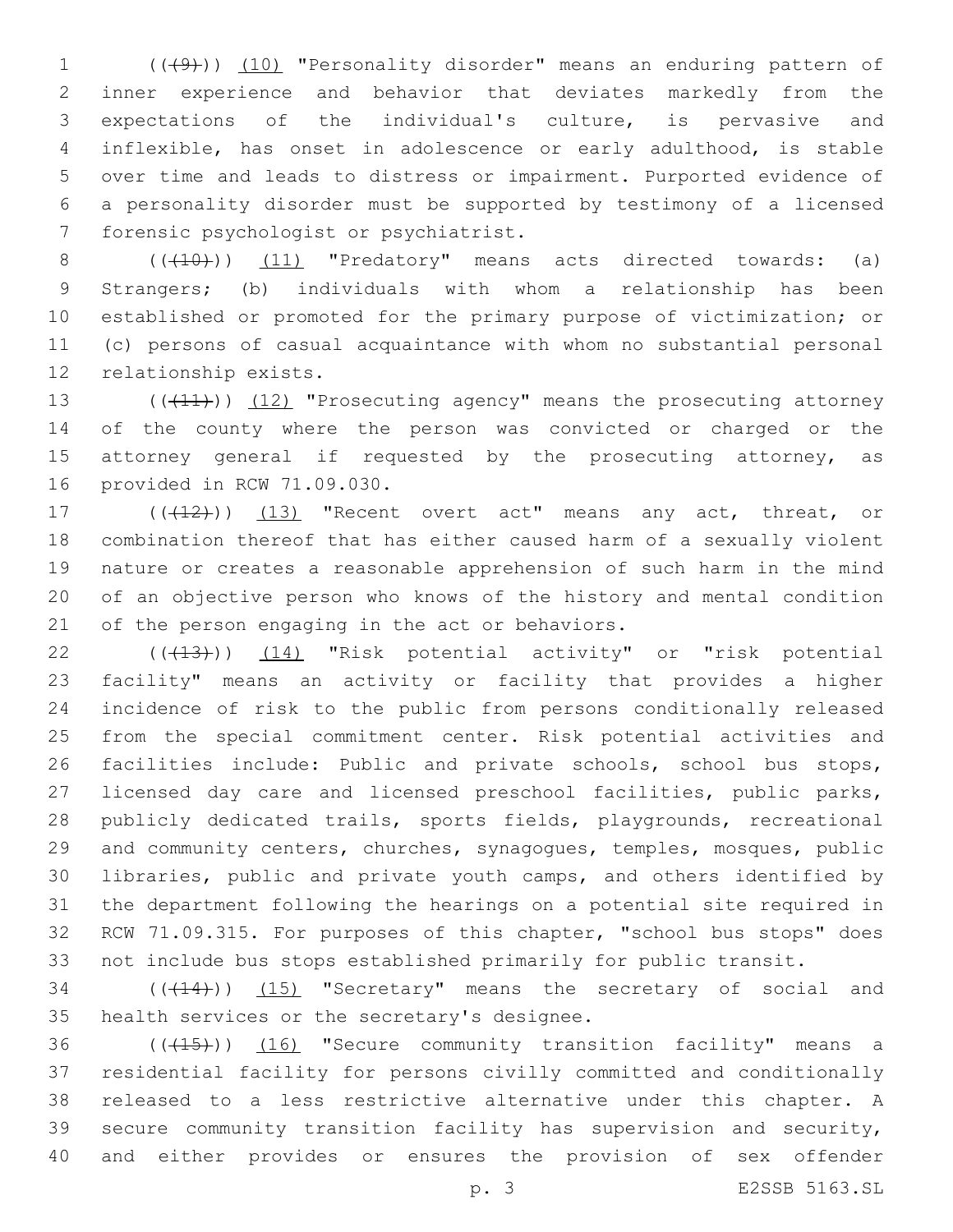treatment services. Secure community transition facilities include but are not limited to the facility established pursuant to RCW 71.09.250(1)(a)(i) and any community-based facilities established under this chapter and operated by the secretary or under contract 5 with the secretary.

6 (((416)) (17) "Secure facility" means a residential facility for persons civilly confined under the provisions of this chapter that includes security measures sufficient to protect the community. Such facilities include total confinement facilities, secure community transition facilities, and any residence used as a court-ordered 11 placement under RCW 71.09.096.

12 (((17))) (18) "Sexually violent offense" means an act committed on, before, or after July 1, 1990, that is: (a) An act defined in Title 9A RCW as rape in the first degree, rape in the second degree by forcible compulsion, rape of a child in the first or second 16 degree, statutory rape in the first or second degree, indecent liberties by forcible compulsion, indecent liberties against a child under age fourteen, incest against a child under age fourteen, or child molestation in the first or second degree; (b) a felony offense in effect at any time prior to July 1, 1990, that is comparable to a sexually violent offense as defined in (a) of this subsection, or any federal or out-of-state conviction for a felony offense that under the laws of this state would be a sexually violent offense as defined in this subsection; (c) an act of murder in the first or second degree, assault in the first or second degree, assault of a child in the first or second degree, kidnapping in the first or second degree, burglary in the first degree, residential burglary, or unlawful imprisonment, which act, either at the time of sentencing for the offense or subsequently during civil commitment proceedings pursuant to this chapter, has been determined beyond a reasonable doubt to have been sexually motivated, as that term is defined in RCW 9.94A.030; or (d) an act as described in chapter 9A.28 RCW, that is an attempt, criminal solicitation, or criminal conspiracy to commit 34 one of the felonies designated in  $(a)$ ,  $(b)$ , or  $(c)$  of this 35 subsection.

36 (((18))) (19) "Sexually violent predator" means any person who has been convicted of or charged with a crime of sexual violence and who suffers from a mental abnormality or personality disorder which makes the person likely to engage in predatory acts of sexual 40 violence if not confined in a secure facility.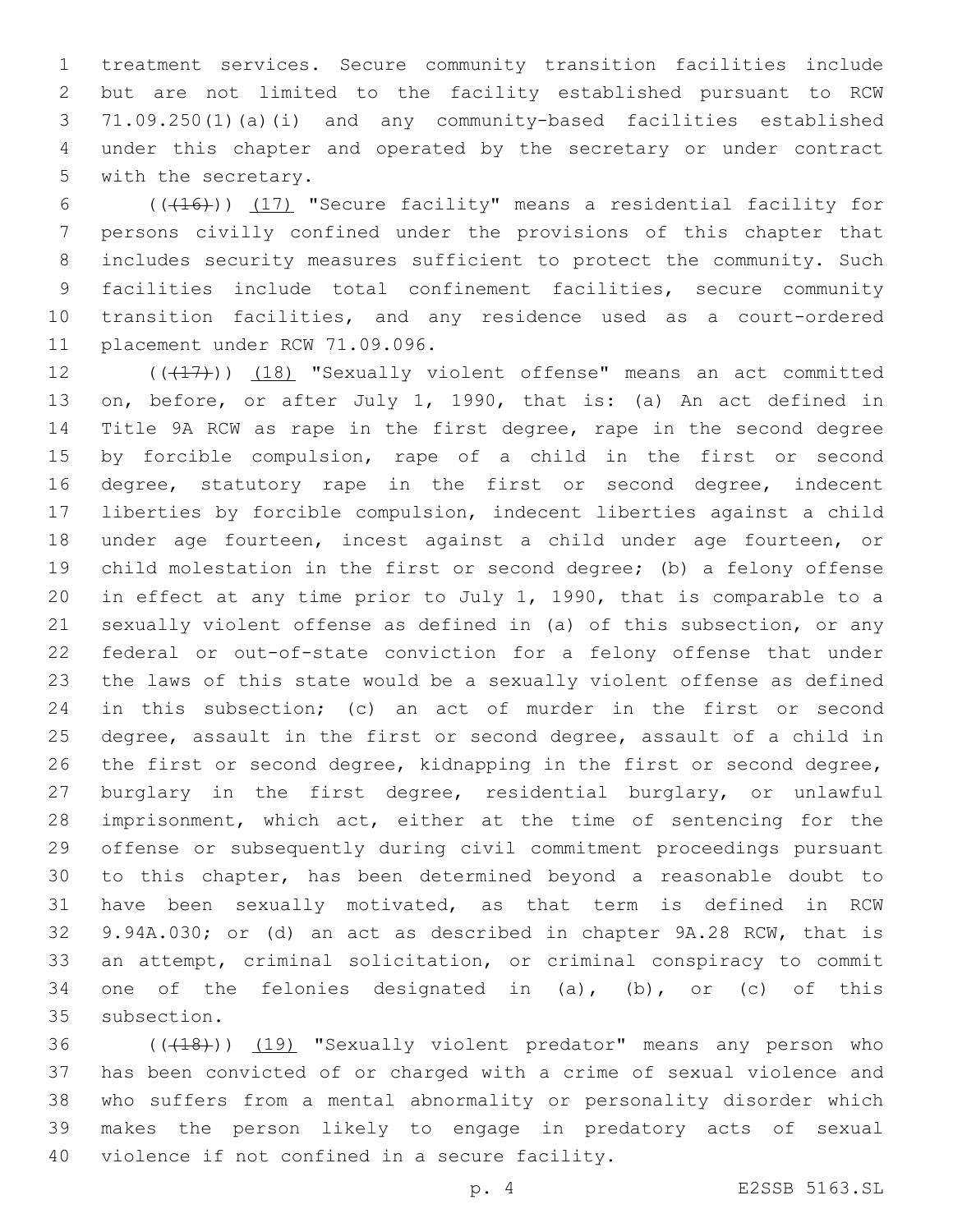(((19))) (20) "Total confinement facility" means a secure facility that provides supervision and sex offender treatment services in a total confinement setting. Total confinement facilities include the special commitment center and any similar facility designated as a total confinement facility by the secretary.

 $((+20))$   $(21)$  "Treatment" means the sex offender specific treatment program at the special commitment center or a specific course of sex offender treatment pursuant to RCW 71.09.092 (1) and  $9(2)$ .

 **Sec. 3.** RCW 71.09.080 and 2012 c 257 s 6 are each amended to 11 read as follows:

 (1) Any person subjected to restricted liberty as a sexually violent predator pursuant to this chapter shall not forfeit any legal right or suffer any legal disability as a consequence of any actions taken or orders made, other than as specifically provided in this 16 chapter, or as otherwise authorized by law.

 (2)(a) Any person committed or detained pursuant to this chapter shall be prohibited from possessing or accessing a personal computer if the resident's individualized treatment plan states that access to a computer is harmful to bringing about a positive response to a specific and certain phase or course of treatment.

 (b) A person who is prohibited from possessing or accessing a personal computer under (a) of this subsection shall be permitted to access a limited functioning personal computer capable of word processing and limited data storage on the computer only that does not have: (i) Internet access capability; (ii) an optical drive, external drive, universal serial bus port, or similar drive capability; or (iii) the capability to display photographs, images, videos, or motion pictures, or similar display capability from any drive or port capability listed under (b)(ii) of this subsection.

 (3) Any person committed pursuant to this chapter has the right 32 to adequate care  $((and))_L$  individualized treatment<sub> $L$  and the</sub> development of an ongoing, clinically appropriate discharge plan as 34 part of the treatment process. The department of social and health services shall keep records detailing all medical, expert, and professional care and treatment received by a committed person, and shall keep copies of all reports of periodic examinations made pursuant to this chapter. All such records and reports shall be made available upon request only to: The committed person, his or her

p. 5 E2SSB 5163.SL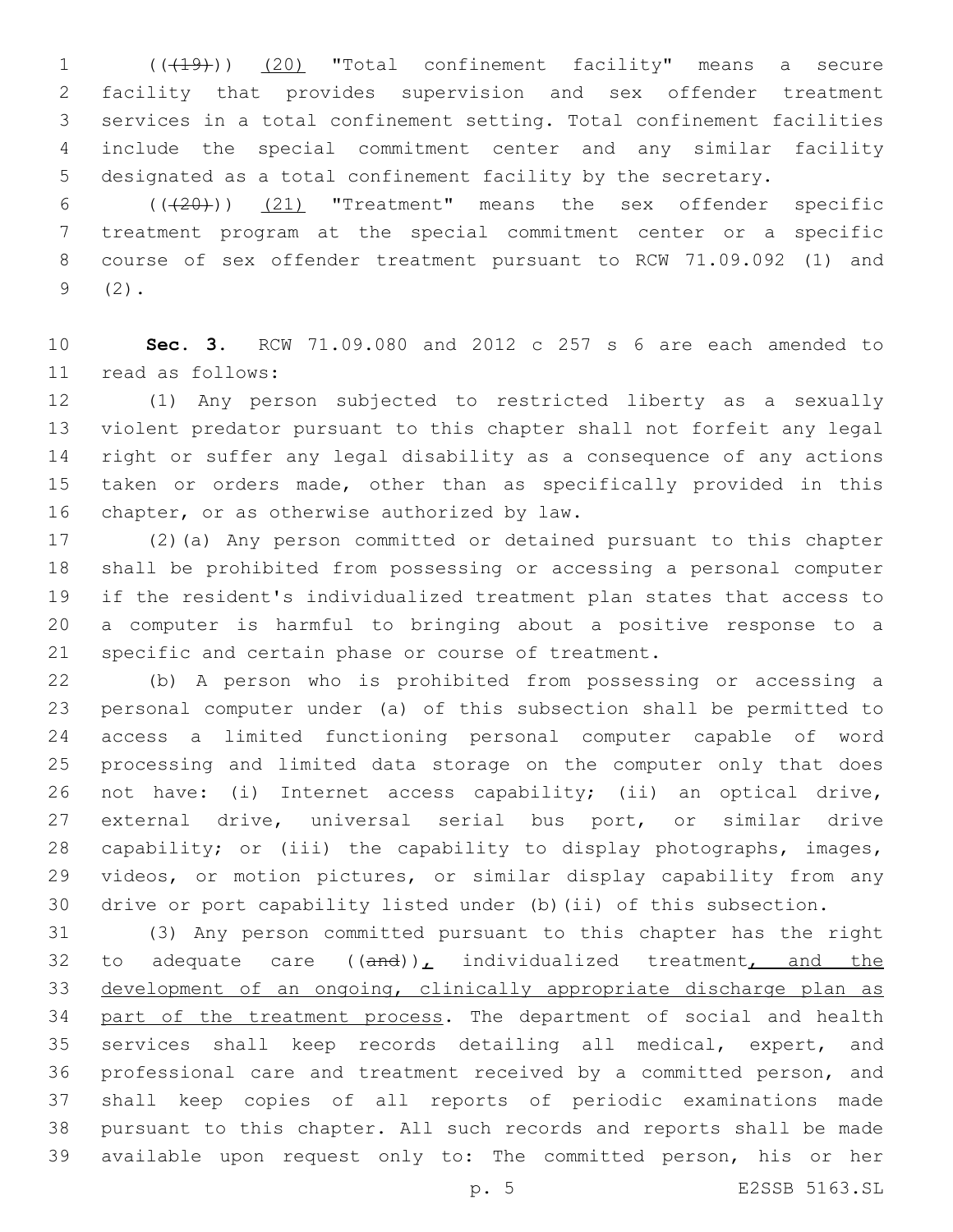attorney, the prosecuting agency, the court, the protection and advocacy agency, or another expert or professional person who, upon proper showing, demonstrates a need for access to such records.

 (4) The right to the development of a discharge plan under subsection (3) of this section does not guarantee that any particular person will be determined appropriate for discharge at any particular time. Nothing in this section precludes the department from expressing professional judgment regarding the suitability of discharge for the protection of a resident's safety or community 10 safety. Individualized and ongoing discharge planning requires, at a minimum, and as part of a person's treatment plan, the following are addressed based on information known to the department and in 13 accordance with policies developed by the department to implement 14 this subsection:

15 (a) The resident's known physical health, functioning, and any need for health aid devices;

 (b) The resident's known intellectual or cognitive level of functioning and need for specialized programming;

(c) The resident's known history of substance use and abuse;

20 (d) The resident's known history of risky or impulsive behaviors, 21 criminogenic needs, and treatment interventions to address them;

 (e) The resident's known ability to perform life skills and 23 activities of daily living independently and the resident's known 24 need for any disability accommodations;

 (f) A summary of the known community services and supports the resident needs for a safe life in the community and the type of 27 providers of such services and support; and

 (g) A plan to mitigate the needs identified in this subsection that also addresses ways to develop or increase social supports, recreation opportunities, gainful employment, and if applicable, spiritual opportunities.

 (5) At the time a person is taken into custody or transferred into a facility pursuant to a petition under this chapter, the professional person in charge of such facility or his or her designee shall take reasonable precautions to inventory and safeguard the personal property of the persons detained or transferred. A copy of the inventory, signed by the staff member making it, shall be given to the person detained and shall, in addition, be open to inspection to any responsible relative, subject to limitations, if any, specifically imposed by the detained person. For purposes of this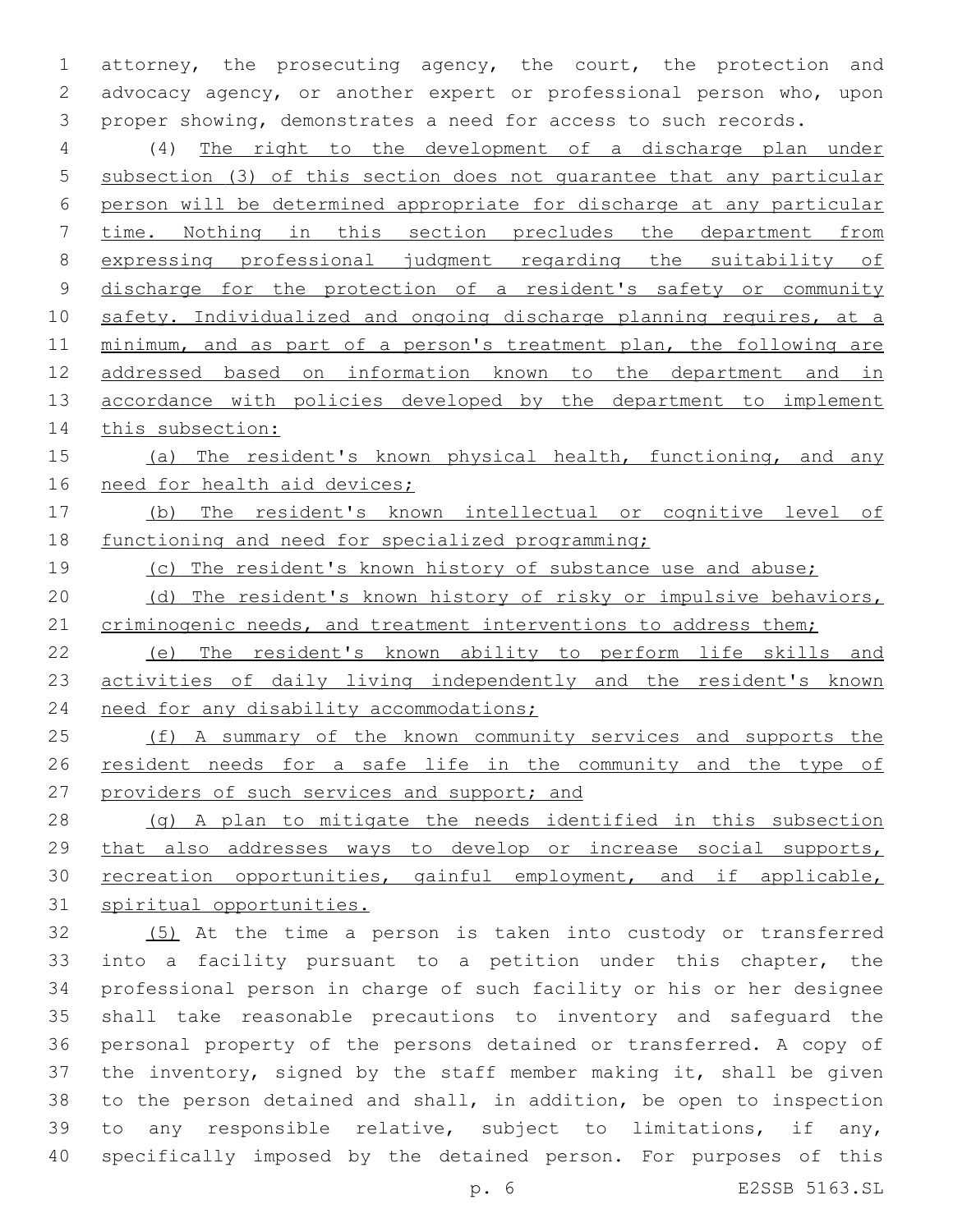subsection, "responsible relative" includes the guardian, conservator, attorney, spouse, parent, adult child, or adult brother or sister of the person. The facility shall not disclose the contents of the inventory to any other person without consent of the patient 5 or order of the court.

 $((+5))$  (6) Nothing in this chapter prohibits a person presently committed from exercising a right presently available to him or her for the purpose of obtaining release from confinement, including the 9 right to petition for a writ of habeas corpus.

 $((+6+))$   $(7)$  No indigent person may be conditionally released or unconditionally discharged under this chapter without suitable clothing, and the secretary shall furnish the person with such sum of money as is required by RCW 72.02.100 for persons without ample funds who are released from correctional institutions. As funds are available, the secretary may provide payment to the indigent persons conditionally released pursuant to this chapter consistent with the optional provisions of RCW 72.02.100 and 72.02.110, and may adopt 18 rules to do so.

 $((+7+))$   $(8)$  If a civil commitment petition is dismissed, or a trier of fact determines that a person does not meet civil commitment criteria, the person shall be released within twenty-four hours of service of the release order on the superintendent of the special commitment center, or later by agreement of the person who is the 24 subject of the petition.

 **Sec. 4.** RCW 71.09.090 and 2018 c 131 s 2 are each amended to 26 read as follows:

27 (1)(a) If the secretary determines that the person's condition 28 has so changed that (( $e$ ither:  $(a)$  The)) the person no longer meets 29 the definition of a sexually violent predator( $\left(f - \text{or} \left( b\right) \right)$  conditional release to a less restrictive alternative is in the best interest of the person and conditions can be imposed that adequately protect the community)), the secretary shall authorize the person to petition the court for ((conditional release to a less restrictive alternative  $\leftrightarrow$ )) unconditional discharge. The petition shall be filed with the court and served upon the prosecuting agency responsible for the initial commitment. The court, upon receipt of the petition for ((conditional release to a less restrictive alternative or)) 38 unconditional discharge, shall within (( $f$ orty-five))  $45$  days order a 39 hearing.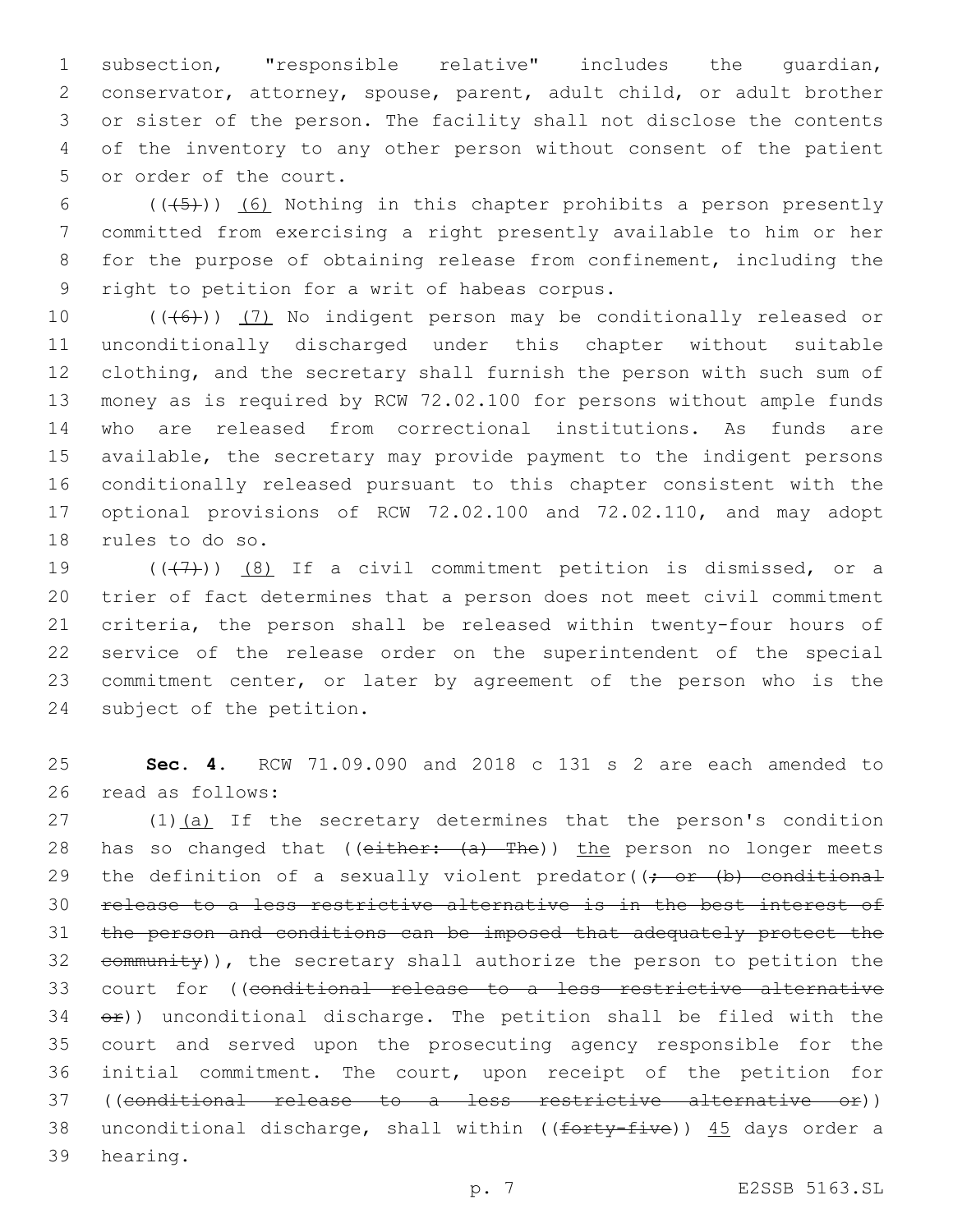(b) If the secretary determines that the person's condition has so changed that conditional release to a less restrictive alternative is in the best interest of the person and conditions can be imposed 4 that adequately protect the community, then the secretary shall authorize the person to petition the court for conditional release to a less restrictive alternative. Upon receipt of the petition, the court shall order the department to identify a less restrictive 8 alternative placement that satisfies RCW 71.09.092 (1) through (4). Once identified, notice of the placement shall be filed with the 10 court and served upon: The prosecuting agency responsible for the initial commitment; any person or persons identified in RCW 12 71.09.140(2)(a) who have opted to receive notifications under this 13 chapter; and the person and his or her counsel. If the department cannot identify a placement available to the person that satisfies 15 RCW 71.09.092 (1) through (4) within 90 days, the department shall 16 provide a written certification to the court, the prosecuting agency 17 responsible for the initial commitment, and the person and his or her counsel, detailing the efforts of the department to identify a 19 qualifying placement. Upon the department's certification, the person may propose a placement that satisfies RCW 71.09.092 (1) through (3). 21 After a less restrictive placement has been proposed by either the department or the person, the court shall within 45 days order a hearing.

 (2)(a) Nothing contained in this chapter shall prohibit the person from otherwise petitioning the court for conditional release to a less restrictive alternative or unconditional discharge without the secretary's approval. The secretary shall provide the committed person with an annual written notice of the person's right to petition the court for conditional release to a less restrictive alternative or unconditional discharge over the secretary's objection. The notice shall contain a waiver of rights. The secretary shall file the notice and waiver form and the annual report with the court. If the person does not affirmatively waive the right to petition, the court shall set a show cause hearing to determine whether probable cause exists to warrant a hearing on whether the person's condition has so changed that: (i) He or she no longer meets the definition of a sexually violent predator; or (ii) conditional release to a proposed less restrictive alternative would be in the best interest of the person and conditions can be imposed that would 40 adequately protect the community.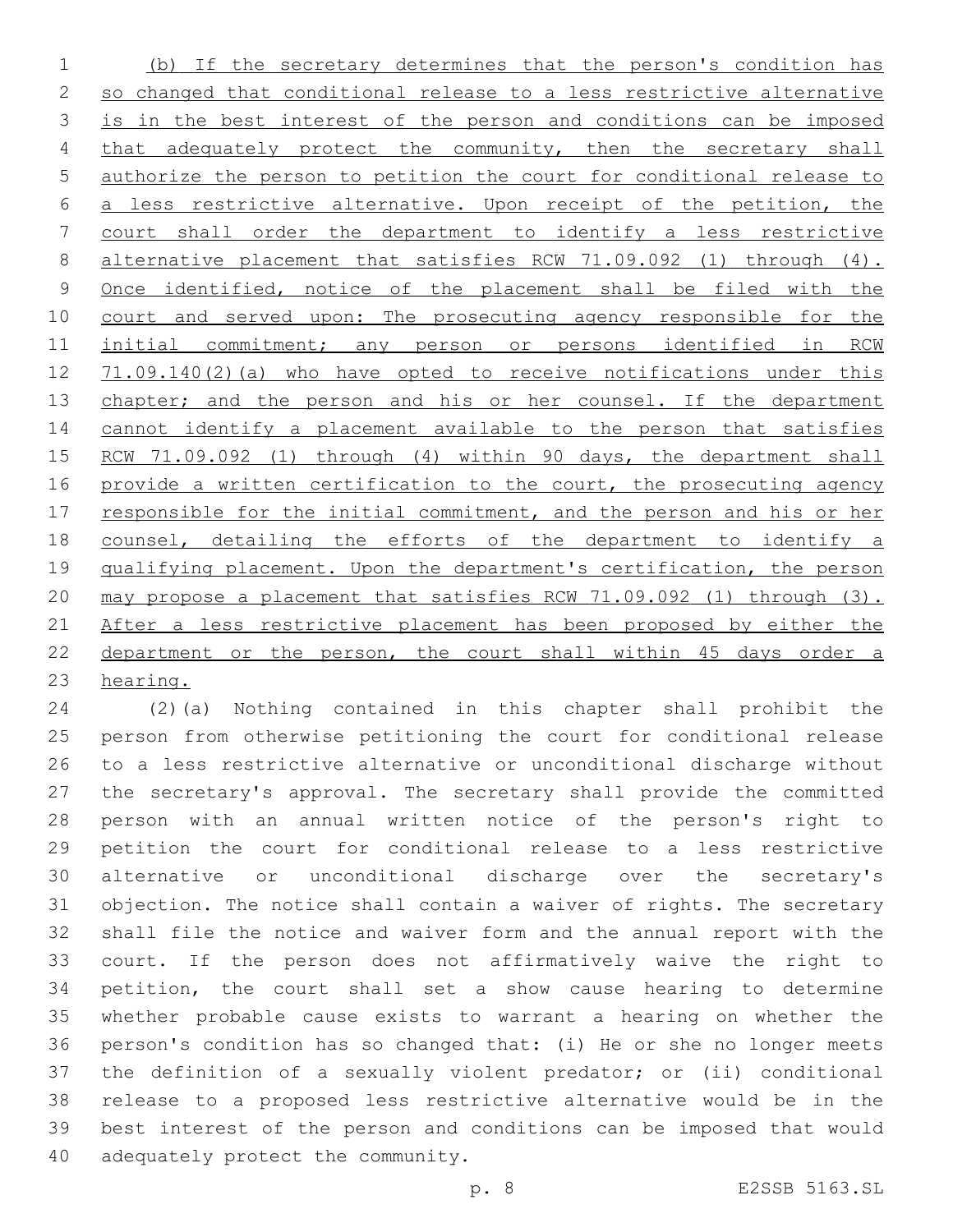(b)(i) The committed person shall have a right to have an attorney represent him or her at the show cause hearing, which may be conducted solely on the basis of affidavits or declarations, but the person is not entitled to be present at the show cause hearing. At the show cause hearing, the prosecuting agency shall present prima facie evidence establishing: (A) That the committed person continues to meet the definition of a sexually violent predator; and (B) that a less restrictive alternative is not in the best interest of the person and conditions cannot be imposed that adequately protect the 10 community.

 (ii)(A) If the state produces prima facie evidence that the committed person continues to be a sexually violent predator, then the state's burden under (b)(i)(A) of this subsection is met and an unconditional release trial may not be ordered unless the committed person produces evidence satisfying: Subsection (4)(a) of this section; and subsection (4)(b) (i) or (ii) of this section.

 (B) If the state produces prima facie evidence that a less restrictive alternative is not appropriate for the committed person, then the state's burden under (b)(i)(B) of this subsection is met, and a conditional release trial may not be ordered unless the 21 committed person:

 (I) Produces evidence satisfying: Subsection (4)(a) of this section; and subsection (4)(b) (i) or (ii) of this section; and

 (II) Presents the court with a specific placement satisfying the 25 requirements of RCW 71.09.092.

 (iii) In making the showing required under (b)(i) of this subsection, the state may rely exclusively upon the annual report prepared pursuant to RCW 71.09.070. The committed person may present responsive affidavits or declarations to which the state may reply.

30 (c) $(i)$  If the court at the show cause hearing determines that 31 either:  $((\overleftrightarrow{+}))$  (A) The state has failed to present prima facie evidence that the committed person continues to meet the definition 33 of a sexually violent predator ((and that no proposed less restrictive alternative is in the best interest of the person and conditions cannot be imposed that would adequately protect the 36 community)); or  $((\pm i)^2)$  (B) probable cause exists to believe that 37 the person's condition has so changed that  $((\div(A)-The))$  the person no 38 longer meets the definition of a sexually violent predator( $\rightarrow$   $\rightarrow$   $\rightarrow$  release to a proposed less restrictive alternative would be in the best interest of the person and conditions can be imposed that would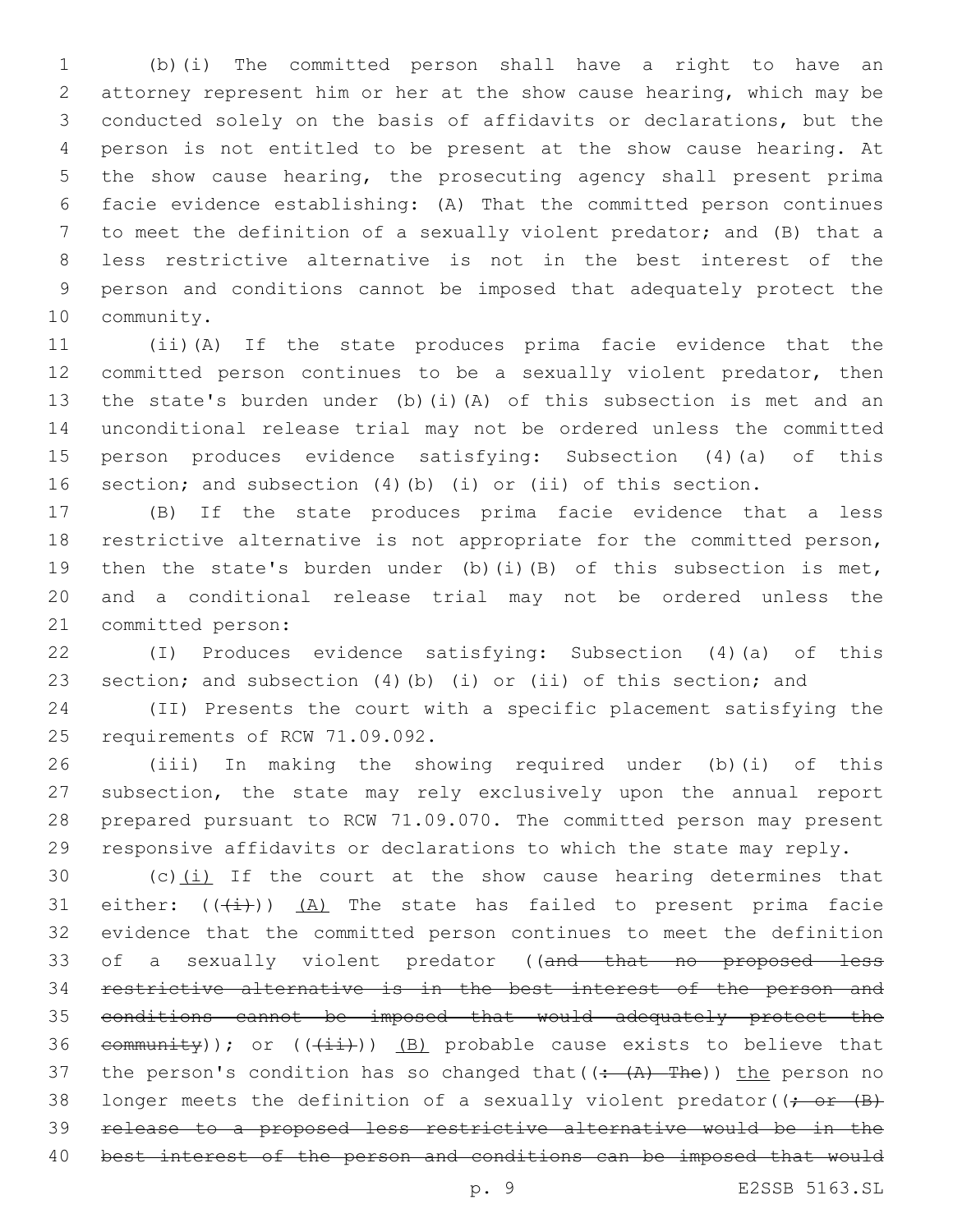1 adequately protect the community)), then the court shall set a 2 hearing on ((either or both issues)) the issue of unconditional 3 discharge.

 (ii) If the court at the show cause hearing determines that the state has failed to present prima facie evidence that no proposed less restrictive alternative is in the best interest of the person and conditions cannot be imposed that would adequately protect the community, the court shall enter an order directing the department to propose a less restrictive alternative that satisfies RCW 71.09.092 (1) through (4). If the department cannot identify a placement available to the person that satisfies RCW 71.09.092 (1) through (4) 12 within 90 days, the department shall provide a written certification 13 to the court, the prosecuting agency responsible for the initial 14 commitment, and the person and his or her counsel, detailing the 15 efforts of the department to identify a qualifying placement. Upon 16 the department's certification, the person may propose a placement that satisfies RCW 71.09.092 (1) through (3). After a less restrictive placement has been proposed by either the department or the person, the court shall set a hearing on the issue of conditional release.

 (iii) If the court at the show cause hearing determines, based on 22 the evidence submitted by the person, that probable cause exists to believe that release to a less restrictive alternative would be in 24 the best interest of the person and conditions can be imposed that would adequately protect the community, the court shall set a hearing on the issue of conditional release if the person presents the court with a specific placement that satisfies the requirements of RCW 71.09.092.

 (d) If the court has not previously considered the issue of release to a less restrictive alternative, either through a trial on 31 the merits or through the procedures set forth in RCW 71.09.094(1), or if an immediately preceding less restrictive alternative was revoked due to the loss of adequate housing or treatment for reasons other than noncompliance with housing requirements, treatment, or 35 other conditions of the less restrictive alternative, the court shall consider whether release to a less restrictive alternative would be in the best interests of the person and conditions can be imposed that would adequately protect the community, without considering 39 whether the person's condition has changed. ((The court may not find 40 probable cause for a trial addressing less restrictive alternatives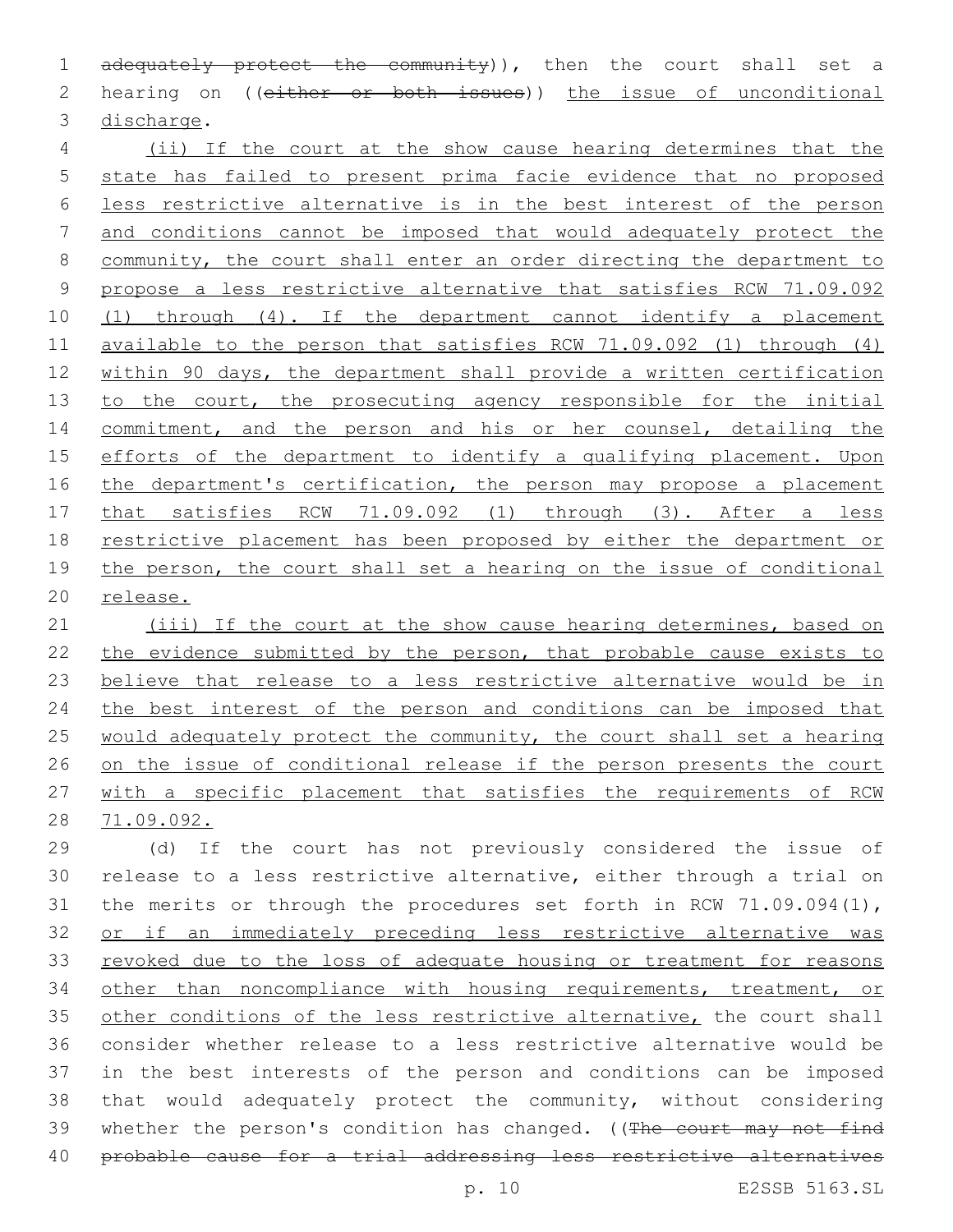unless a proposed less restrictive alternative placement meeting the conditions of RCW 71.09.092 is presented to the court at the show cause hearing.))

 (3)(a) At the hearing resulting from subsection (1) or (2) of this section, the committed person shall be entitled to be present and to the benefit of all constitutional protections that were afforded to the person at the initial commitment proceeding. The prosecuting agency shall represent the state and shall have a right to a jury trial and to have the committed person evaluated by experts chosen by the state. The prosecuting agency shall have a right to a current evaluation of the person by experts chosen by the state. The judge may require the person to complete any or all of the following procedures or tests if requested by the evaluator: (i) A clinical 14 interview; (ii) psychological testing; (iii) plethysmograph testing; and (iv) polygraph testing. The judge may order the person to complete any other procedures and tests relevant to the evaluation. The state is responsible for the costs of the evaluation. The committed person shall also have the right to a jury trial and the right to have experts evaluate him or her on his or her behalf and the court shall appoint an expert if the person is indigent and 21 requests an appointment.

 (b) Whenever any indigent person is subjected to an evaluation under (a) of this subsection, the office of public defense is responsible for the cost of one expert or professional person conducting an evaluation on the person's behalf. When the person wishes to be evaluated by a qualified expert or professional person 27 of his or her own choice, such expert or professional person must be permitted to have reasonable access to the person for the purpose of such evaluation, as well as to all relevant medical and psychological records and reports. In the case of a person who is indigent, the court shall, upon the person's request, assist the person in obtaining an expert or professional person to perform an evaluation or participate in the hearing on the person's behalf. Nothing in this chapter precludes the person from paying for additional expert 35 services at his or her own expense.

 (c) If the issue at the hearing is whether the person should be unconditionally discharged, the burden of proof shall be upon the state to prove beyond a reasonable doubt that the committed person's condition remains such that the person continues to meet the definition of a sexually violent predator. Evidence of the prior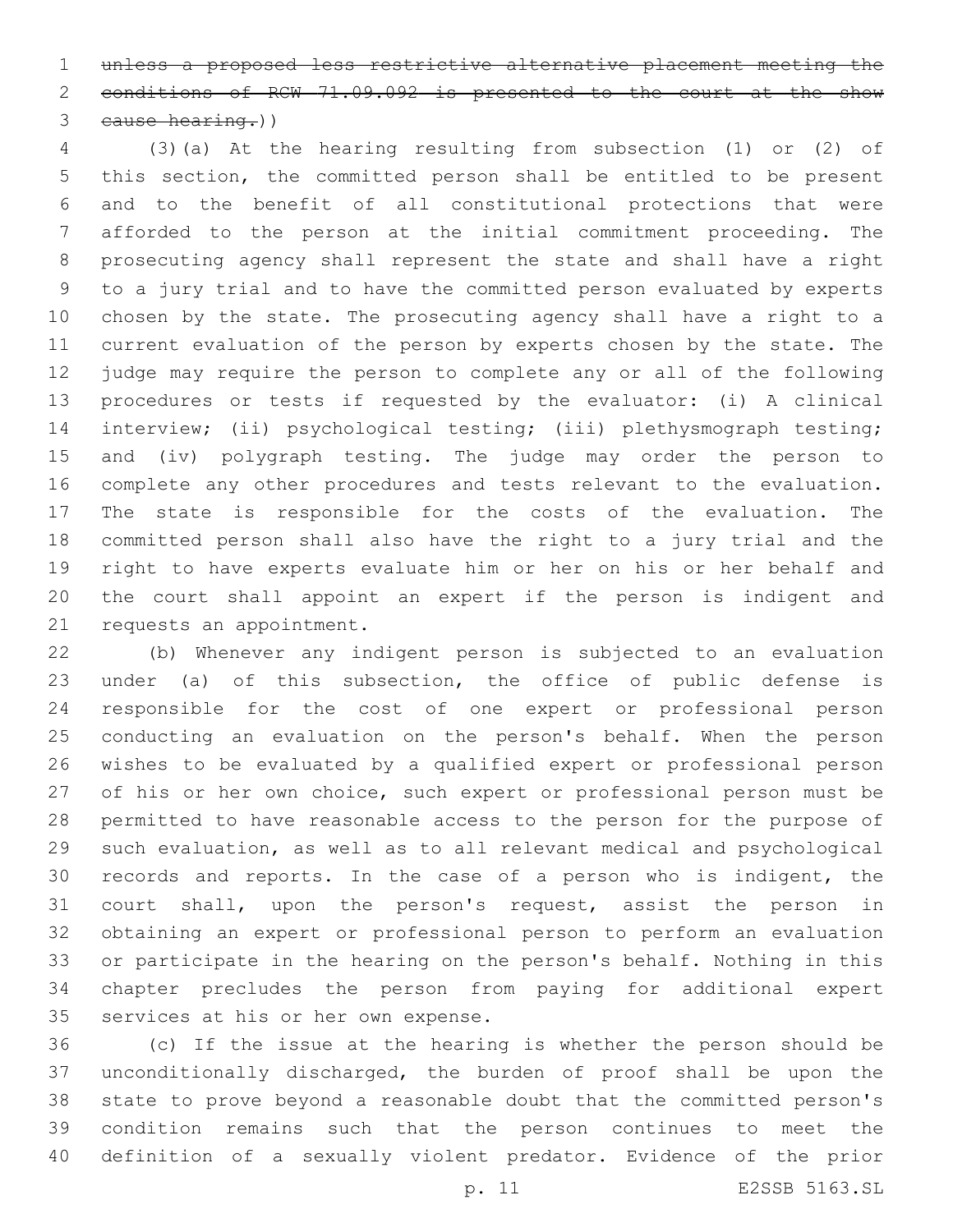commitment trial and disposition is admissible. The recommitment proceeding shall otherwise proceed as set forth in RCW 71.09.050 and 71.09.060.3

 (d) If the issue at the hearing is whether the person should be conditionally released to a less restrictive alternative, the burden of proof at the hearing shall be upon the state to prove beyond a reasonable doubt that conditional release to any proposed less restrictive alternative either: (i) Is not in the best interest of the committed person; or (ii) does not include conditions that would adequately protect the community. Evidence of the prior commitment 11 trial and disposition is admissible.

 (4)(a) Probable cause exists to believe that a person's condition has "so changed," under subsection (2) of this section, only when evidence exists, since the person's last commitment trial, or less restrictive alternative revocation proceeding, of a substantial change in the person's physical or mental condition such that the person either no longer meets the definition of a sexually violent predator or that a conditional release to a less restrictive alternative is in the person's best interest and conditions can be 20 imposed to adequately protect the community.

 (b) A new trial proceeding under subsection (3) of this section may be ordered, or a trial proceeding may be held, only when there is current evidence from a licensed professional of one of the following and the evidence presents a change in condition since the person's 25 last commitment trial proceeding:

 (i) An identified physiological change to the person, such as paralysis, stroke, or dementia, that renders the committed person unable to commit a sexually violent act and this change is permanent; 29 or

 (ii) A change in the person's mental condition brought about through positive response to continuing participation in treatment which indicates that the person meets the standard for conditional release to a less restrictive alternative or that the person would be safe to be at large if unconditionally released from commitment.

 (c) For purposes of this section, a change in a single demographic factor, without more, does not establish probable cause for a new trial proceeding under subsection (3) of this section. As used in this section, a single demographic factor includes, but is not limited to, a change in the chronological age, marital status, or 40 gender of the committed person.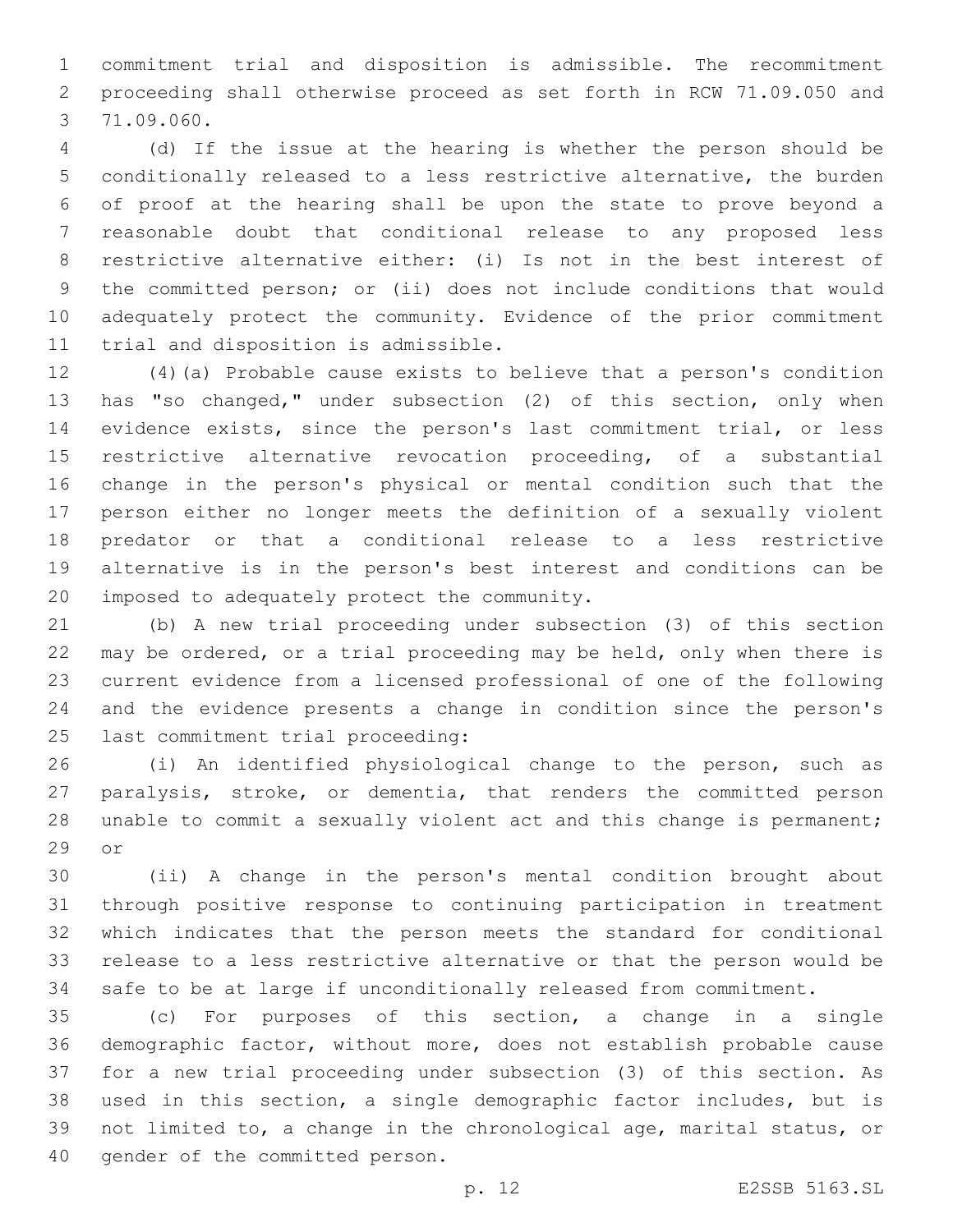(5) When the court enters an order for unconditional discharge of 2 a person from an immediately preceding less restrictive placement, 3 the court must direct the clerk to transmit a copy of the order to 4 the department of corrections for discharge process and termination of cause.

 (6) The jurisdiction of the court over a person civilly committed pursuant to this chapter continues until such time as the person is 8 unconditionally discharged.

9 (((6)) (7) During any period of confinement pursuant to a criminal conviction, or for any period of detention awaiting trial on 11 criminal charges, this section is suspended.

 **Sec. 5.** RCW 71.09.092 and 2009 c 409 s 9 are each amended to 13 read as follows:

 Before the court may enter an order directing conditional release to a less restrictive alternative, it must find the following: (1) The person will be treated by a treatment provider who is qualified to provide such treatment in the state of Washington under chapter 18.155 RCW; (2) the treatment provider has presented a specific course of treatment and has agreed to assume responsibility for such treatment and will report progress to the court on a regular basis, and will report violations immediately to the court, the prosecutor, the supervising community corrections officer, and the superintendent of the special commitment center; (3) housing exists in Washington 24 that complies with distance restrictions, is sufficiently secure to protect the community, and the person or agency providing housing to the conditionally released person has agreed in writing to accept the 27 person, to provide the level of security required by the court, and immediately to report to the court, the prosecutor, the supervising community corrections officer, and the superintendent of the special commitment center if the person leaves the housing to which he or she has been assigned without authorization; (4) if the department has proposed housing that is outside of the county of commitment, a documented effort was made by the department to ensure that placement 34 is consistent with fair share principles of release; (5) the person is willing to comply with the treatment provider and all requirements 36 imposed by the treatment provider and by the court; and  $((+5+))$  (6) the person will be under the supervision of the department of corrections and is willing to comply with supervision requirements 39 imposed by the department of corrections.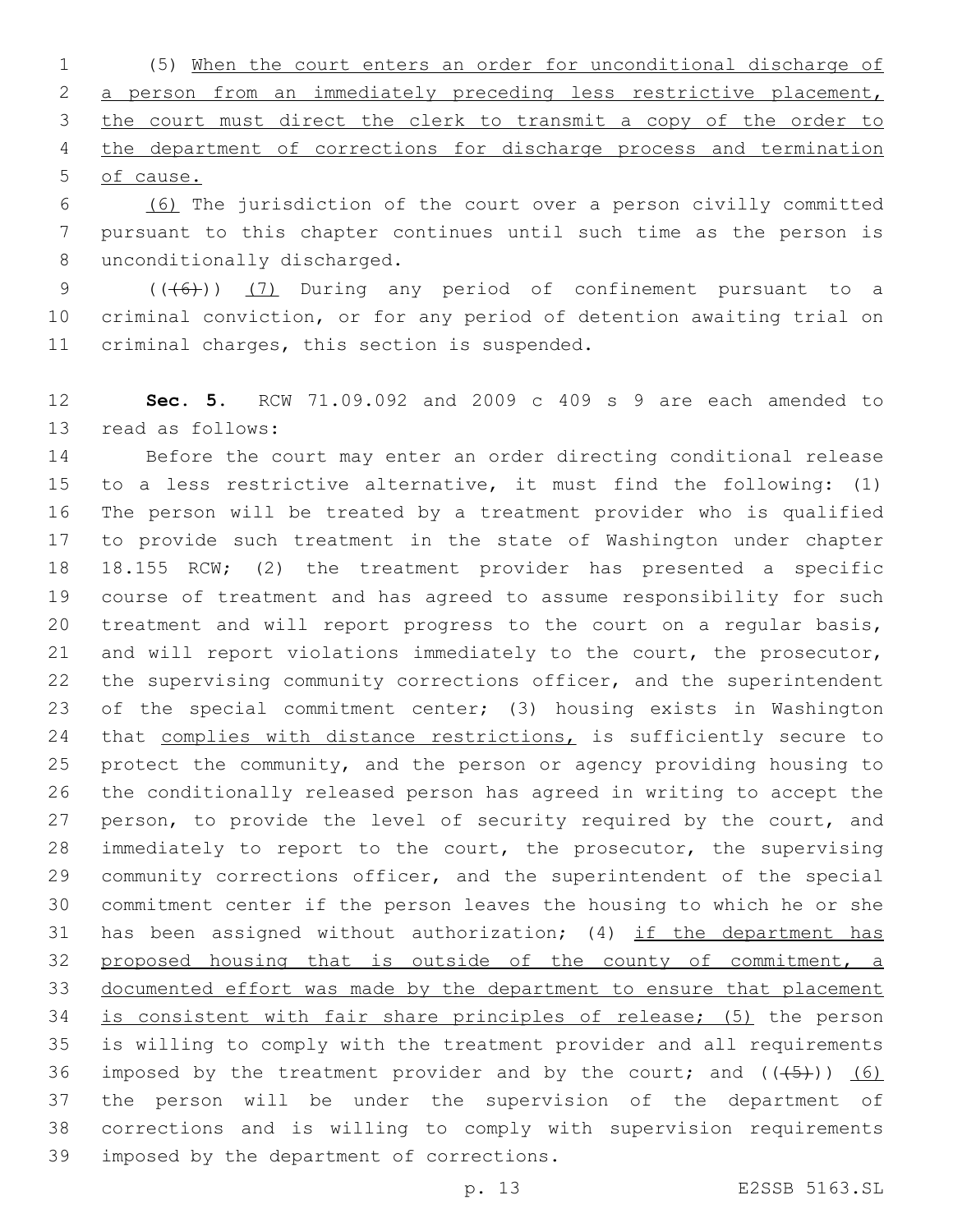**Sec. 6.** RCW 71.09.096 and 2015 c 278 s 3 are each amended to 2 read as follows:

 (1) If the court or jury determines that conditional release to a less restrictive alternative is in the best interest of the person and includes conditions that would adequately protect the community, and the court determines that the minimum conditions set forth in RCW 71.09.092 and in this section are met, the court shall enter judgment 8 and direct a conditional release.

 (2) The court shall impose any additional conditions necessary to ensure compliance with treatment and to protect the community. If the court finds that conditions do not exist that will both ensure the person's compliance with treatment and protect the community, then the person shall be remanded to the custody of the department of social and health services for control, care, and treatment in a secure facility as designated in RCW 71.09.060(1).

 (3) If the service provider designated by the court to provide inpatient or outpatient treatment or to monitor or supervise any other terms and conditions of a person's placement in a less restrictive alternative is other than the department of social and health services or the department of corrections, then the service provider so designated must agree in writing to provide such treatment, monitoring, or supervision in accord with this section. Any person providing or agreeing to provide treatment, monitoring, or supervision services pursuant to this chapter may be compelled to testify and any privilege with regard to such person's testimony is 26 deemed waived.

 (4)(a) Prior to authorizing any release to a less restrictive alternative, the court shall impose such conditions upon the person 29 as are necessary to ensure the safety of the community. In imposing conditions, the court must impose a restriction on the proximity of the person's residence to public or private schools providing instruction to kindergarten or any grades one through 12 in 33 accordance with RCW 72.09.340. Courts shall require a minimum distance restriction of 500 feet on the proximity of the person's residence to child care facilities and public or private schools providing instruction to kindergarten or any grades one through 12. The court shall order the department of corrections to investigate 38 the less restrictive alternative and, within 60 days of the order to 39 investigate, recommend any additional conditions to the court. These conditions shall be individualized to address the person's specific

p. 14 E2SSB 5163.SL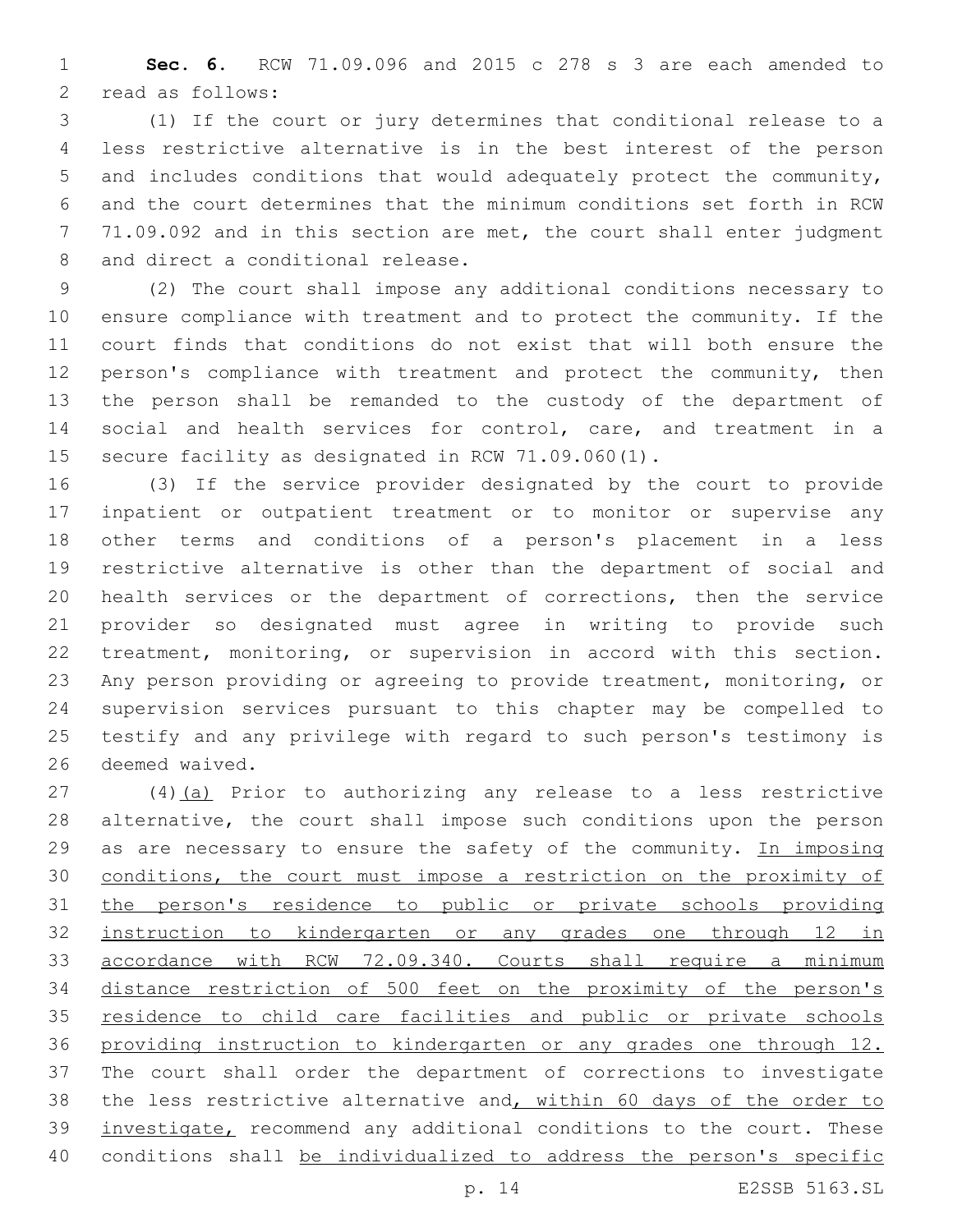1 risk factors and criminogenic needs and may include, but are not limited to the following: Specification of residence or restrictions on residence including distance restrictions, specification of 4 contact with a reasonable number of individuals upon the person's request who are verified by the department of corrections to be appropriate social contacts, prohibition of contact with potential or past victims, prohibition of alcohol and other drug use, participation in a specific course of inpatient or outpatient treatment that may include monitoring by the use of polygraph and plethysmograph, monitoring through the use of global positioning 11 ((satellite [global positioning system])) system technology, supervision by a department of corrections community corrections 13 officer, a requirement that the person remain within the state unless 14 the person receives prior authorization by the court, and any other conditions that the court determines are in the best interest of the person or others. A copy of the conditions of release shall be given to the person and to any designated service providers.

18 (b) To the greatest extent possible, the person, person's 19 counsel, prosecuting agency responsible for the initial commitment, 20 treatment provider, supervising community corrections officer, and 21 appropriate clinical staff of the special commitment center shall 22 meet and collaborate to craft individualized, narrowly tailored, and 23 empirically based conditions to present to the court to help 24 facilitate the person's successful transition to the community.

 (5)(a) Prior to authorizing release to a less restrictive 26 alternative proposed by the department, the court shall consider 27 whether ((it is appropriate to release the person to the person's 28 county of commitment)) the person's less restrictive alternative placement is in accordance with fair share principles. To ensure equitable distribution of releases, and prevent the disproportionate grouping of persons subject to less restrictive orders in any one county, or in any one jurisdiction or community within a county, the legislature finds it is appropriate for releases to a less 34 restrictive alternative to occur in ((the person's county of 35 commitment, unless)) a manner that adheres to fair share principles. The legislature recognizes that there may be reasons why the department may not recommend that a person be released to his or her county of commitment, including availability of individualized 39 resources, the person's support needs, or when the court determines that the person's return to his or her county of commitment would be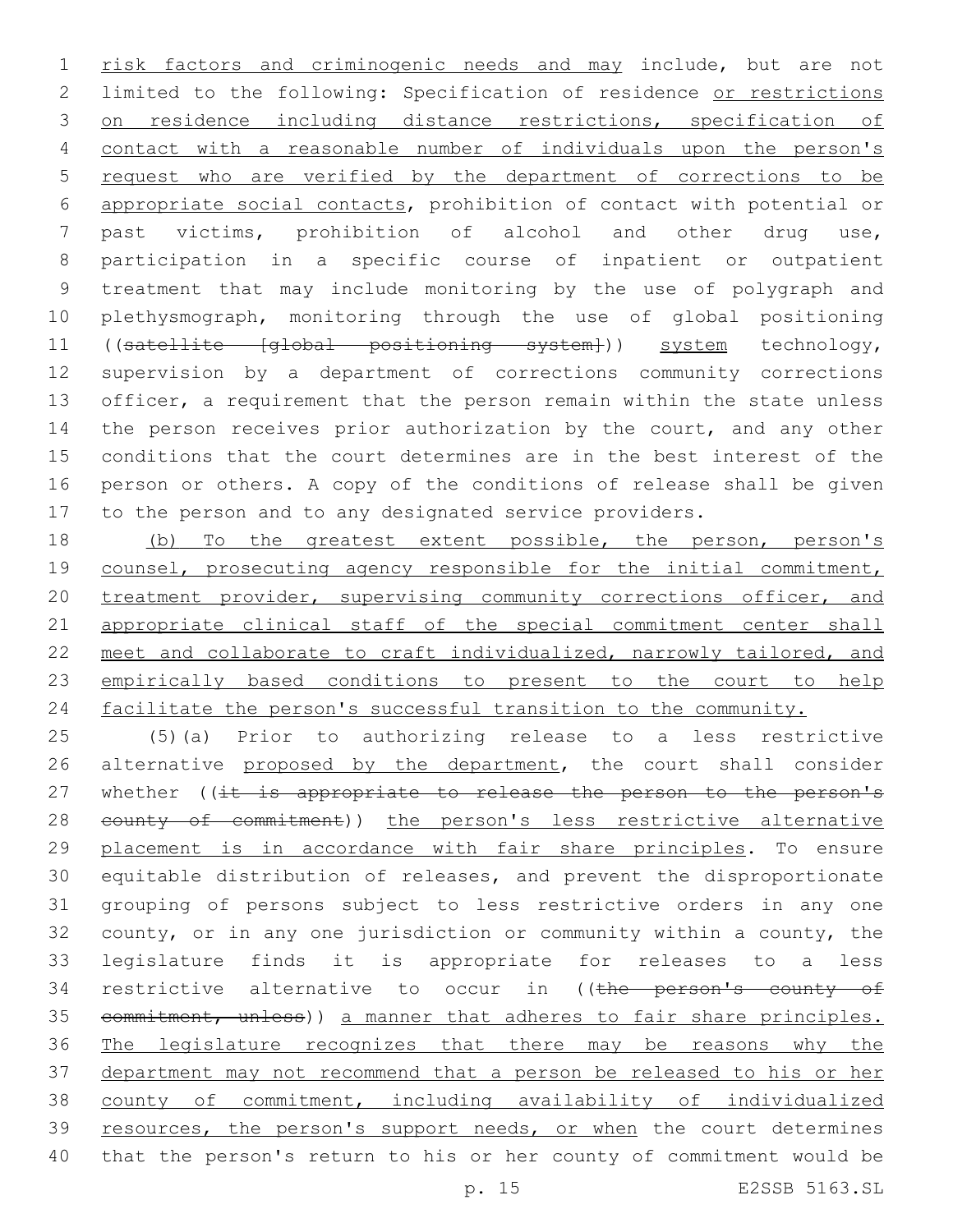inappropriate considering any court-issued protection orders, victim safety concerns that cannot be addressed through use of global 3 positioning system technology, the ((availability)) unavailability of appropriate treatment or facilities that would adequately protect the 5 community, negative influences on the person,  $((\theta \hat{r}))$  and the location of family or other persons or organizations offering support to the person. If the court authorizes conditional release based on the department's proposal to a county other than the county of 9 commitment, the court shall enter specific findings regarding its decision and identify whether the release remains in line with fair share principles.

12 (b)(i) When the department ((or court assists in developing a)) 13 develops a less restrictive alternative placement under this section 14 ((which is outside of the county of commitment, and there are two or 15 more options for placement, it shall endeavor to develop the 16 placement in a manner that does not have a disproportionate effect on 17 a single county)), it shall attempt to identify a placement 18 satisfying the requirements of RCW 71.09.092 that is aligned with 19 fair share principles. The department shall document its rationale 20 for the recommended placement.

 (ii) If the department does not support or recommend conditional release to a less restrictive alternative due to a clinical 23 determination, the department shall document its objection and 24 certify that the department is developing the less restrictive alternative pursuant to a court order and not because of a clinical determination.

27 (iii) When the department develops or proposes a less restrictive 28 alternative placement under this chapter, it shall be considered a 29 predisposition recommendation.

30 (iv) In developing, modifying, and enforcing less restrictive 31 alternatives, the department shall be deemed to be performing a 32 quasi-judicial function.

 $($   $($   $($   $($   $+$   $b$  $)$   $)$   $($   $c)$  If the committed person is not conditionally released 34 to his or her county of commitment, the department shall provide the 35 law and justice council of the county in which the person is 36 conditionally released with notice and a written explanation, 37 including whether the department remains in compliance with fair 38 share principles regarding releases under this chapter.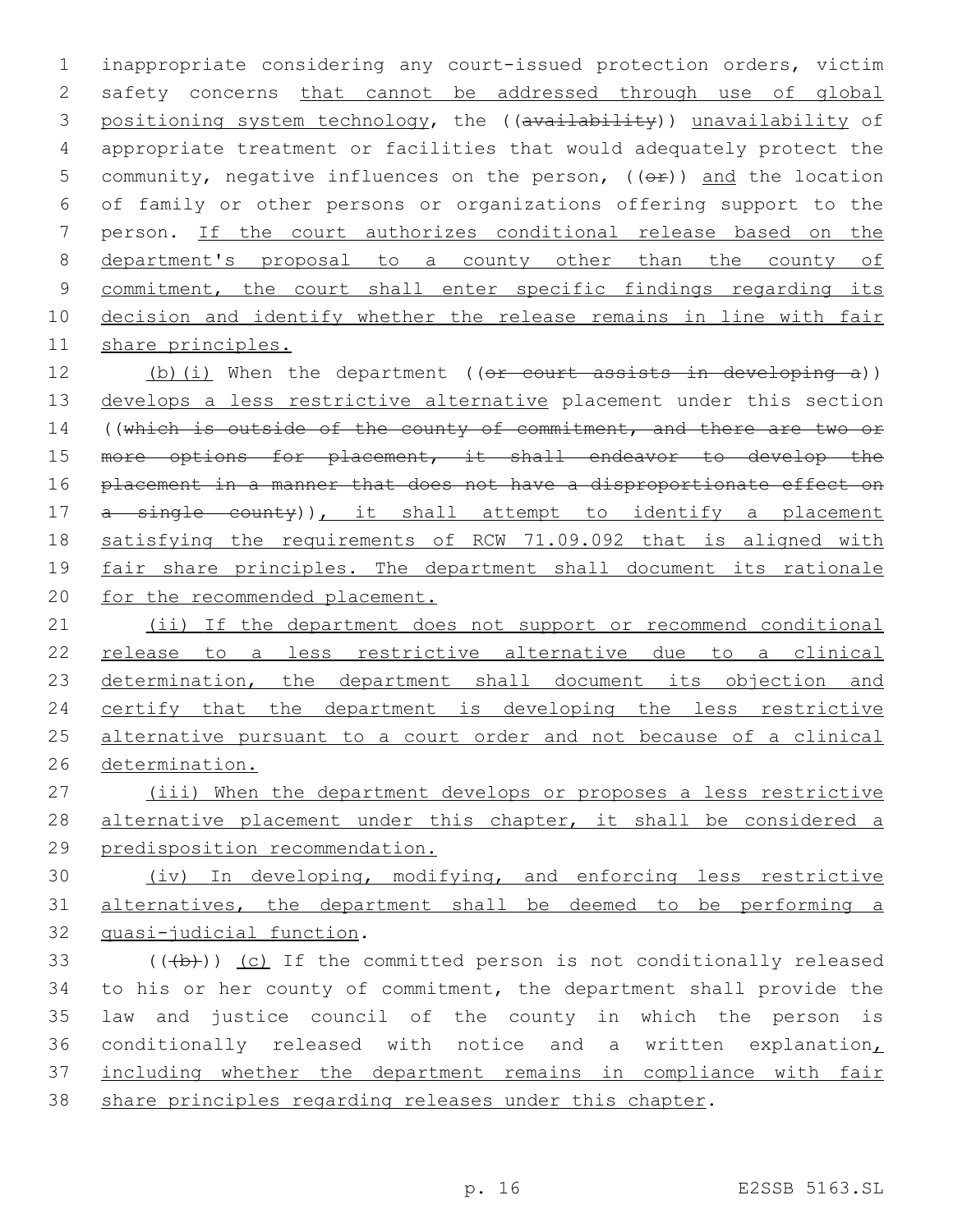1 (((+e))) (d) For purposes of this section, the person's county of commitment means the county of the court which ordered the person's commitment.3 4 (((d))) (e) This subsection (5) does not apply to releases to a secure community transition facility under RCW 71.09.250. (6)(a) When ordered by the court, the department must provide less restrictive alternative treatment that includes, at a minimum: (i) The services identified in the person's discharge plan as outlined in RCW 71.09.080(4); 10 (ii) The assignment of a community care coordinator; (iii) Regular contacts with providers of court-ordered treatment services; 13 (iv) Community escorts, if needed; (v) A transition plan that addresses the person's access to continued services upon unconditional discharge; 16 (vi) Financial support for necessary housing; (vii) Life skills training and disability accommodations, if 18 needed; and (viii) Assistance in pursuing benefits, education, and employment. (b) At the time the department of corrections is ordered to investigate a proposed less restrictive alternative placement, 23 subject to the availability of amounts appropriated for this specific purpose, the department shall assign a social worker to assist the person with discharge planning, pursuing benefits, and coordination of care prior to release. (i) The social worker shall assist the person with completing applications for benefits prior to the person's release from total 29 confinement. (ii) To promote continuity of care and the individual's success in the community, the department social worker shall be responsible for initiating a clinical transition of care between the last treating clinician at the special commitment center and the person's designated community treatment provider. This transition between one clinical setting to another shall occur no later than 15 days before an individual's release from the special commitment center. (iii) If applicable, the social worker shall assist the person with locating any needed disability accommodations in the community and with obtaining resources to help address the person's identified life skills needs prior to release from total confinement.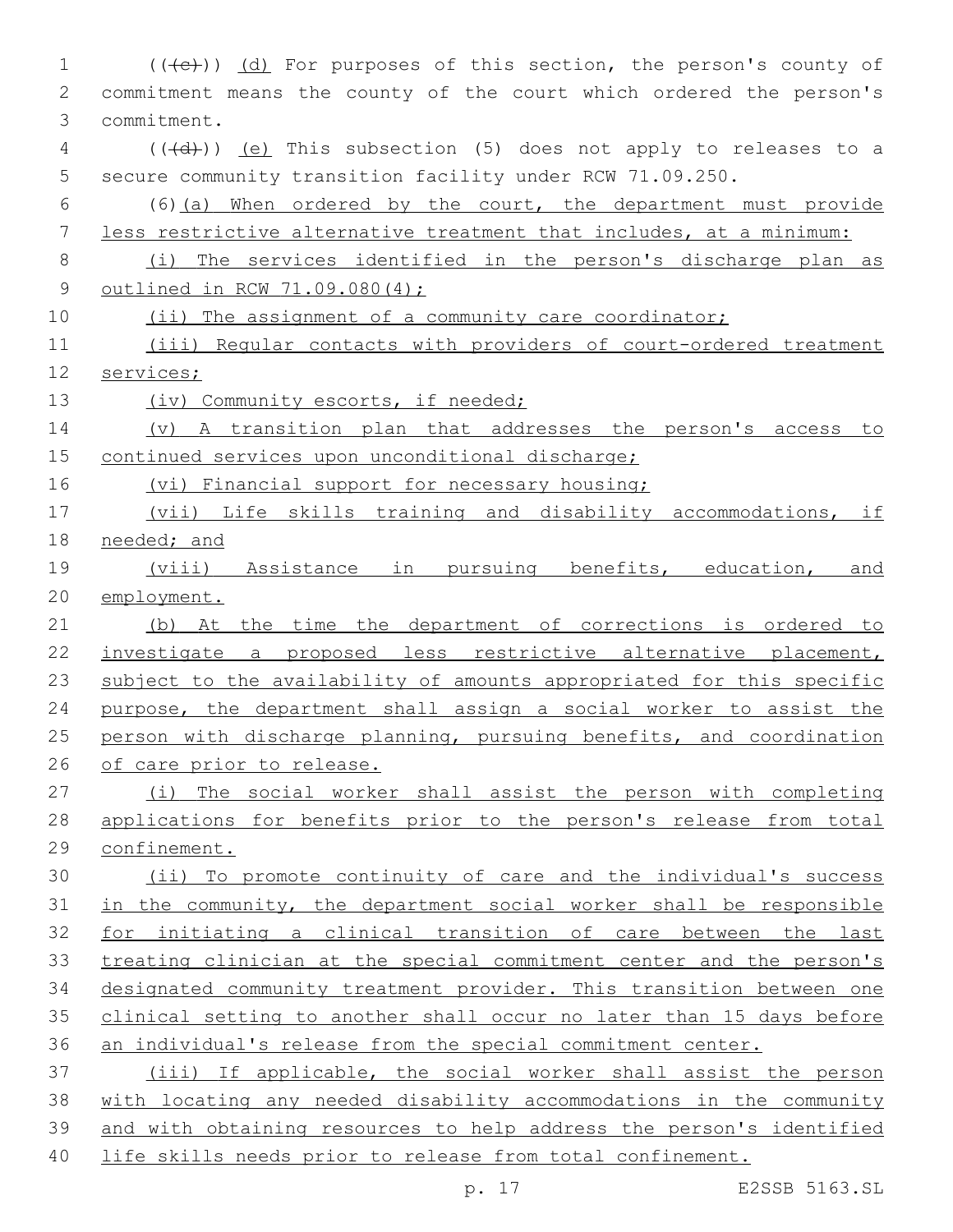(7) Any service provider designated to provide inpatient or outpatient treatment shall monthly, or as otherwise directed by the court, submit to the court, to the department of social and health services facility from which the person was released, to the prosecuting agency, and to the supervising community corrections officer, a report stating whether the person is complying with the terms and conditions of the conditional release to a less restrictive 8 alternative.

 $((+7)$ )  $(8)$  Each person released to a less restrictive alternative shall have his or her case reviewed by the court that released him or her no later than one year after such release and annually thereafter until the person is unconditionally discharged. Review may occur in a shorter time or more frequently, if the court, in its discretion on its own motion, or on motion of the person, the 15 secretary, or the prosecuting agency so determines. The ((sole  $question()$  questions to be determined by the court  $((\pm s))$  are whether the person shall continue to be conditionally released to a less 18 restrictive alternative, and if so, whether a modification to the person's less restrictive alternative order is appropriate to ensure the conditional release remains in the best interest of the person 21 and adequate to protect the victim and the community. The court in making its determination shall be aided by the periodic reports filed 23 pursuant to subsection  $((+6))$   $(7)$  of this section and the opinions 24 of the secretary and other experts or professional persons.

 **Sec. 7.** RCW 71.09.130 and 1995 c 216 s 16 are each amended to 26 read as follows:

27 (1) In the event of an escape by a person committed under this chapter from a state institution or the disappearance of such a person while on conditional release, the superintendent or community corrections officer shall notify the following as appropriate: Local law enforcement officers, other governmental agencies, the person's relatives, and any other appropriate persons about information necessary for the public safety or to assist in the apprehension of 34 the person.

 (2) If a person committed under this chapter disappears while on conditional release, the department of corrections may enter a warrant for the person's arrest for up to 96 hours pending entry of a bench warrant by the court.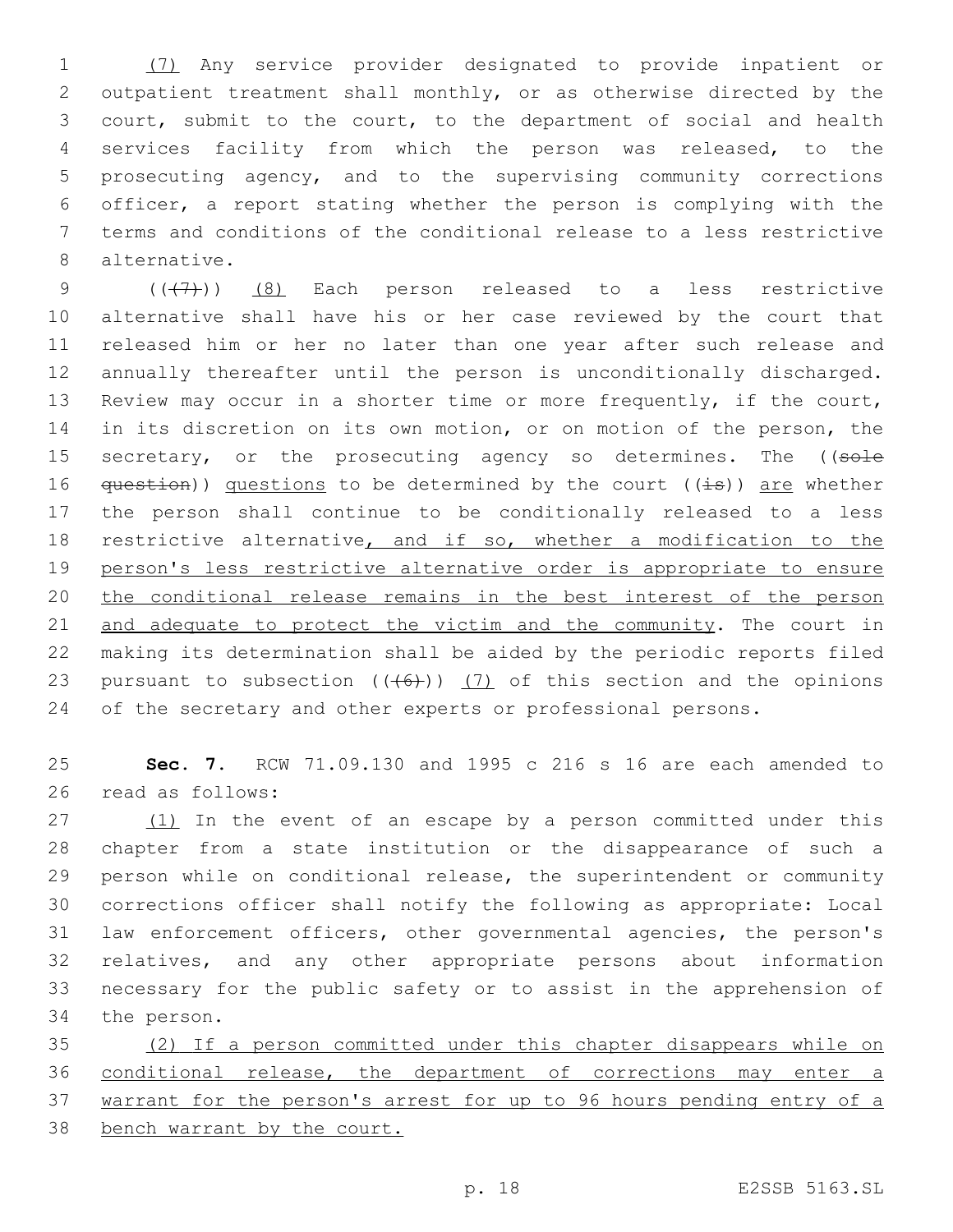(3) The department of corrections, its officers, agents, and employees are not liable for the acts of individuals on conditional 3 release unless the department of corrections, its officers, agents, and employees acted with gross negligence.

 (4) The department, its officers, agents, and employees are not liable for the acts of individuals on conditional release unless the department, its officers, agents, and employees acted with gross negligence.

9 **Sec. 8.** RCW 71.09.140 and 2012 c 257 s 12 are each amended to 10 read as follows:

11  $(1)(a)$  At the earliest possible date, and in no event later than 12 ((thirty)) 30 days before conditional release, change of address for 13 a person on conditional release, or unconditional discharge, except 14 in the event of escape, the department of social and health services 15 shall send written notice of conditional release, unconditional 16 discharge, or escape, to the following:

17  $((+a))$   $(i)$  The chief of police of the city, if any, in which the 18 person will reside or in which placement will be made under a less 19 restrictive alternative;

20  $((+b))$   $(ii)$  The sheriff of the county in which the person will 21 reside or in which placement will be made under a less restrictive 22 alternative; and

23  $((+e))$   $(iii)$  The sheriff of the county where the person was last 24 convicted of a sexually violent offense, if the department does not 25 know where the person will reside.

 The department shall notify the state patrol of the release of all sexually violent predators and that information shall be placed in the Washington crime information center for dissemination to all 29 law enforcement.

 (b) A return to total confinement or to a secure community transition facility pending revocation or modification proceedings is 32 not considered a change of address for purposes of (a) of this subsection, and an additional community notification process is not required, unless conditional release is revoked under RCW 71.09.098 35 or the return lasts longer than 90 days.

 (2) The same notice as required by subsection (1) of this section shall be sent to the following if such notice has been requested in writing about a specific person found to be a sexually violent 39 predator under this chapter: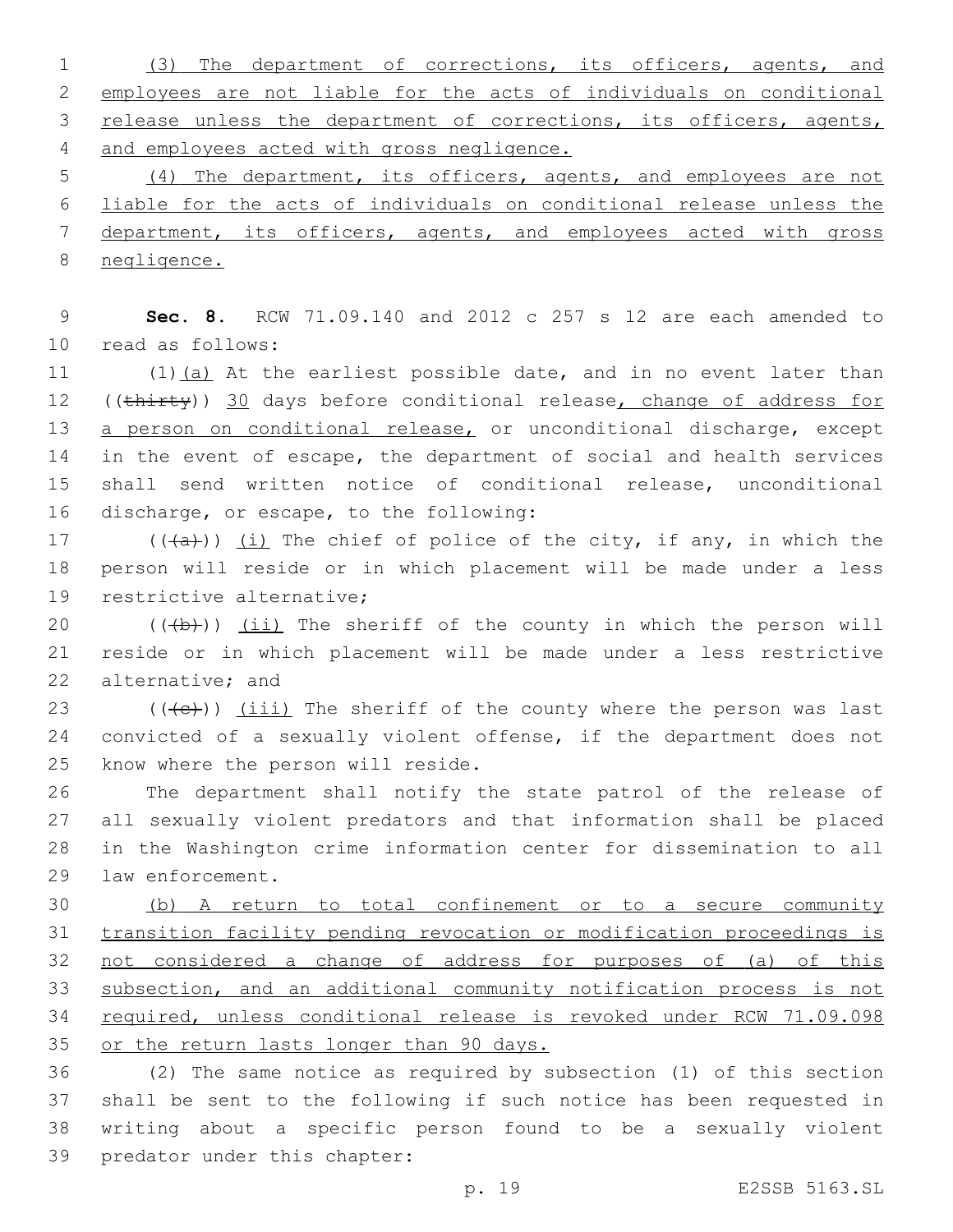(a) The victim or victims of any sexually violent offenses for which the person was convicted in the past or the victim's next of kin if the crime was a homicide. "Next of kin" as used in this section means a person's spouse, parents, siblings, and children;

 (b) Any witnesses who testified against the person in his or her commitment trial under RCW 71.09.060; and6

(c) Any person specified in writing by the prosecuting agency.

 Information regarding victims, next of kin, or witnesses requesting the notice, information regarding any other person specified in writing by the prosecuting agency to receive the notice, and the notice are confidential and shall not be available to the 12 committed person.

 (3) If a person committed as a sexually violent predator under this chapter escapes from a department of social and health services 15 facility, the department shall immediately notify, by the most reasonable and expedient means available, the chief of police of the city and the sheriff of the county in which the committed person resided immediately before his or her commitment as a sexually violent predator, or immediately before his or her incarceration for his or her most recent offense. If previously requested, the department shall also notify the witnesses and the victims of the sexually violent offenses for which the person was convicted in the past or the victim's next of kin if the crime was a homicide. If the person is recaptured, the department shall send notice to the persons designated in this subsection as soon as possible but in no event later than two working days after the department learns of such 27 recapture.

 (4) If the victim or victims of any sexually violent offenses for which the person was convicted in the past or the victim's next of 30 kin, or any witness is under the age of  $((\text{sixteen}))$  16, the notice required by this section shall be sent to the parents or legal 32 quardian of the child.

 (5) The department of social and health services shall send the notices required by this chapter to the last address provided to the department by the requesting party. The requesting party shall 36 furnish the department with a current address.

 (6) Nothing in this section shall impose any liability upon a chief of police of a city or sheriff of a county for failing to request in writing a notice as provided in subsection (1) of this 40 section.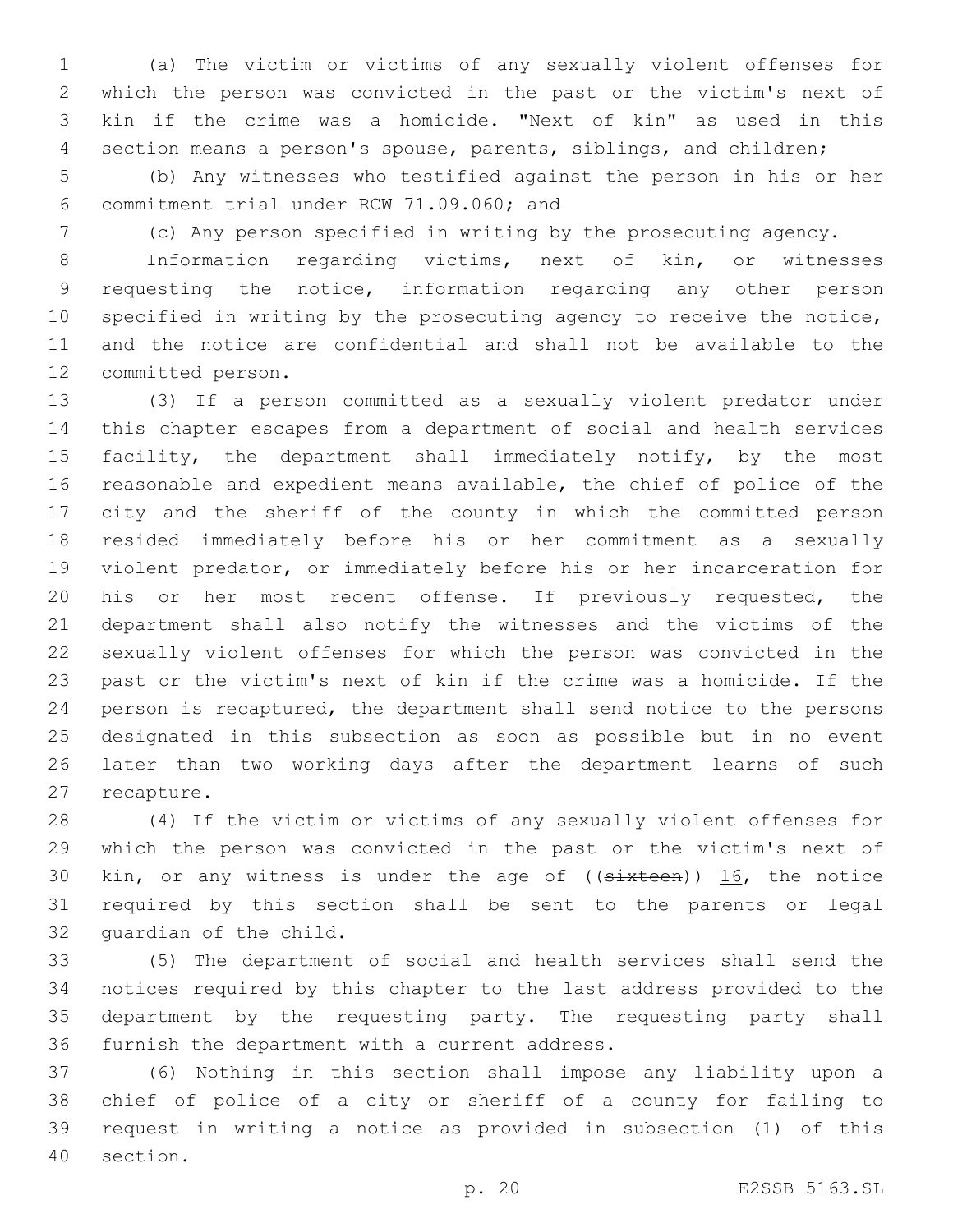**Sec. 9.** RCW 71.09.250 and 2003 c 216 s 3 are each amended to 2 read as follows:

 (1)(a) The secretary is authorized to site, construct, occupy, and operate (i) a secure community transition facility on McNeil Island for persons authorized to petition for a less restrictive alternative under RCW 71.09.090(1) and who are conditionally released; and (ii) a special commitment center on McNeil Island with up to four hundred four beds as a total confinement facility under this chapter, subject to appropriated funding for those purposes. The secure community transition facility shall be authorized for the number of beds needed to ensure compliance with the orders of the superior courts under this chapter and the federal district court for the western district of Washington. The total number of beds in the 14 secure community transition facility shall be limited to ((twenty-15 four)) 24, consisting of up to ((fifteen)) 15 transitional beds and up to nine pretransitional beds. The residents occupying the transitional beds shall be the only residents eligible for transitional services occurring in Pierce county. In no event shall 19 more than ((fifteen)) 15 residents of the secure community transition facility be participating in off-island transitional, educational, or employment activity at the same time in Pierce county. The department shall provide the Pierce county sheriff, or his or her designee, with 23 a list of the  $($ ( $f$ ifteen)) 15 residents so designated, along with their photographs and physical descriptions, and the list shall be immediately updated whenever a residential change occurs. The Pierce county sheriff, or his or her designee, shall be provided an opportunity to confirm the residential status of each resident 28 leaving McNeil Island.

 (b) For purposes of this subsection, "transitional beds" means beds only for residents who are judged by a qualified expert to be suitable to leave the island for treatment, education, and 32 employment.

 (2)(a) The secretary is authorized to site, either within the secure community transition facility established pursuant to subsection (1)(a)(i) of this section, or within the special commitment center, up to nine pretransitional beds.

 (b) Residents assigned to pretransitional beds shall not be permitted to leave McNeil Island for education, employment, treatment, or community activities in Pierce county.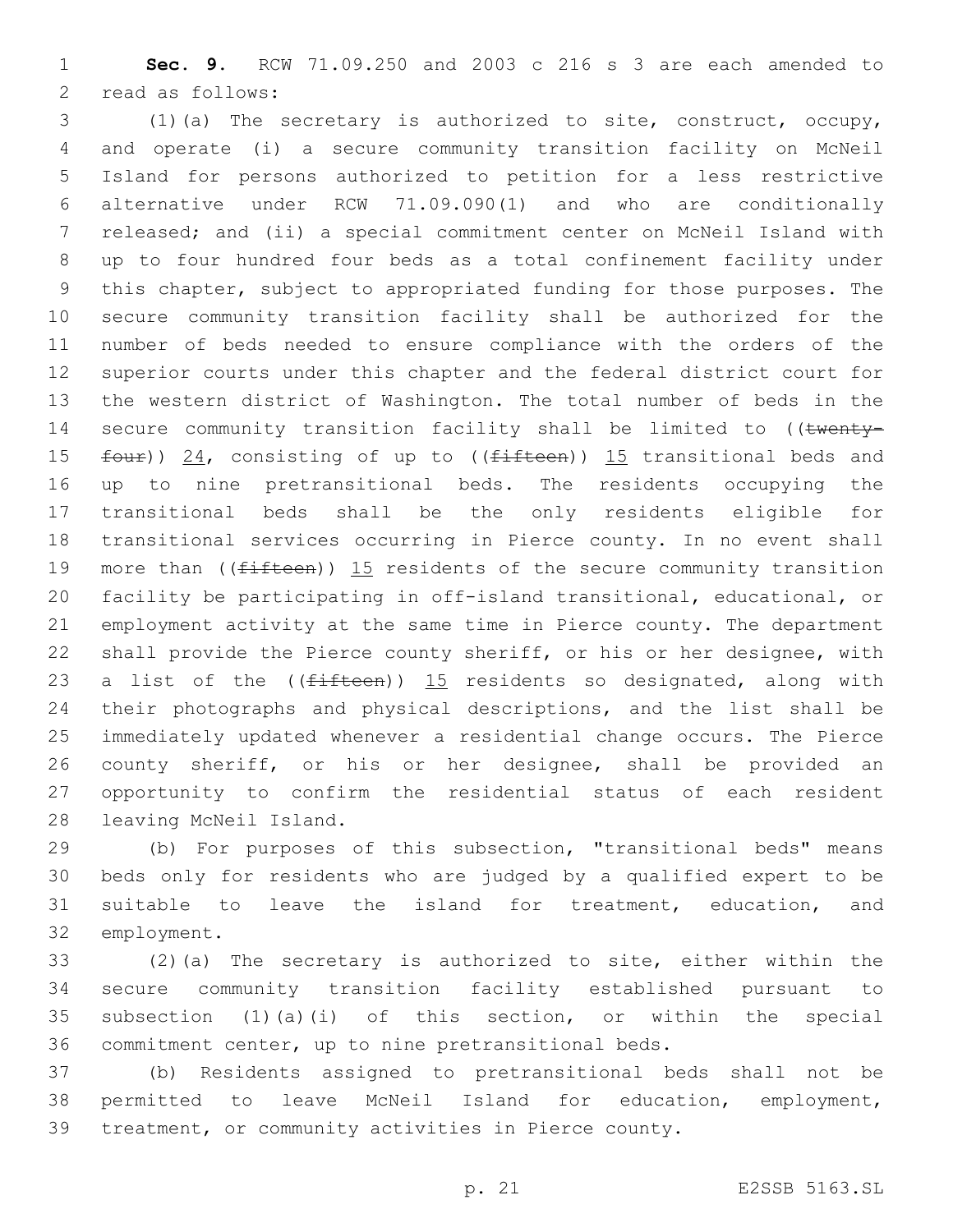(c) For purposes of this subsection, "pretransitional beds" means beds for residents whose progress toward a less secure residential environment and transition into more complete community involvement is projected to take substantially longer than a typical resident of 5 the special commitment center.

 (3) Notwithstanding RCW 36.70A.103 or any other law, this statute preempts and supersedes local plans, development regulations, permitting requirements, inspection requirements, and all other laws as necessary to enable the secretary to site, construct, occupy, and operate a secure community transition facility on McNeil Island and a 11 total confinement facility on McNeil Island.

 (4) To the greatest extent possible, until June 30, 2003, persons who were not civilly committed from the county in which the secure community transition facility established pursuant to subsection (1) of this section is located may not be conditionally released to a setting in that same county less restrictive than that facility.

 (5) As of June 26, 2001, the state shall immediately cease any efforts in effect on such date to site secure community transition facilities, other than the facility authorized by subsection (1) of this section, and shall instead site such facilities in accordance 21 with the provisions of this section.

(6) The department must:22

 (a) Identify the minimum and maximum number of secure community transition facility beds in addition to the facility established under subsection (1) of this section that may be necessary for the period of May 2004 through May 2007 and provide notice of these 27 numbers to all counties by August 31, 2001; and

 (b) Develop and publish policy guidelines for the siting and operation of secure community transition facilities.

 (7)(a) The total number of secure community transition facility beds that may be required to be sited in a county between June 26, 2001, and June 30, 2008, may be no greater than the total number of persons civilly committed from that county, or detained at the special commitment center under a pending civil commitment petition from that county where a finding of probable cause had been made on April 1, 2001. The total number of secure community transition facility beds required to be sited in each county between July 1, 2008, and June 30, 2015, may be no greater than the total number of persons civilly committed from that county or detained at the special commitment center under a pending civil commitment petition from that

p. 22 E2SSB 5163.SL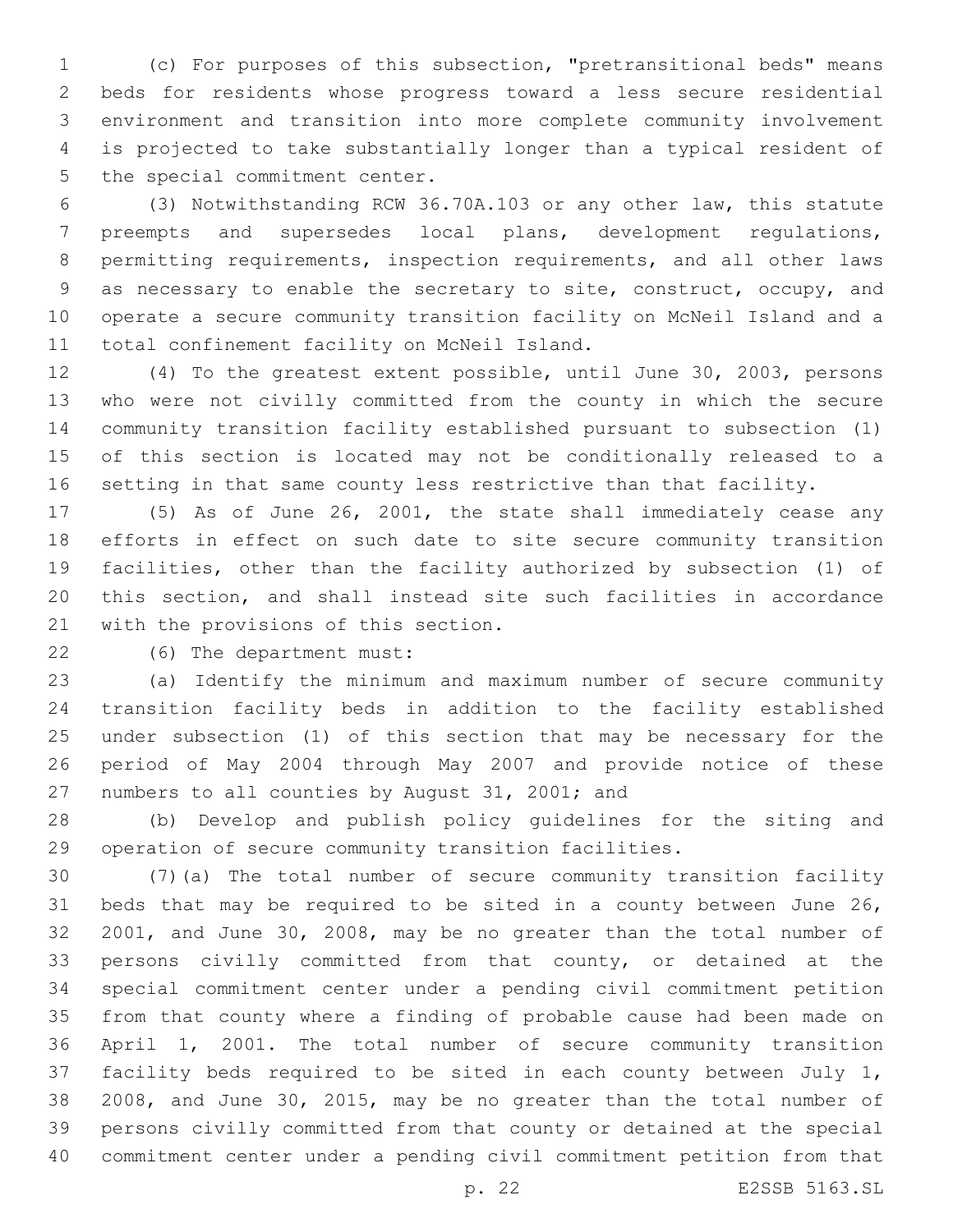county where a finding of probable cause had been made as of July 1, 2008.

 (b) Counties and cities that provide secure community transition facility beds above the maximum number that they could be required to site under this subsection are eligible for a bonus grant under the incentive provisions in RCW 71.09.255. The county where the special commitment center is located shall receive this bonus grant for the number of beds in the facility established in subsection (1) of this section in excess of the maximum number established by this 10 subsection.

 (c) No secure community transition facilities in addition to the one established in subsection (1) of this section may be required to be sited in the county where the special commitment center is located until after June 30, 2008, provided however, that the county and its cities may elect to site additional secure community transition facilities and shall be eligible under the incentive provisions of RCW 71.09.255 for any additional facilities meeting the requirements 18 of that section.

 (8) After the department demonstrates the need for additional bed 20 capacity to the appropriate committees of the legislature, and 21 receives approval and funding from the appropriate committees of the legislature to build additional bed capacity, the state is authorized to site and operate secure community transition facilities and other conditional release and transitional facilities in any county in the state in accordance with RCW 71.09.315. In identifying potential counties and sites within a county for the location of a secure 27 community transition facility or other conditional release and 28 transitional facilities, the department shall work with and assist local governments to provide for the equitable distribution of such facilities. In coordinating and deciding upon the siting of secure community transition facilities or other conditional release and transitional facilities within a county, great weight shall be given 33 by the county and cities within the county to:

 (a) The number and location of existing residential facility beds operated by the department of corrections or the mental health division of the department of social and health services in each jurisdiction in the county; and

 (b) The number of registered sex offenders classified as level II or level III and the number of sex offenders registered as homeless 40 residing in each jurisdiction in the county.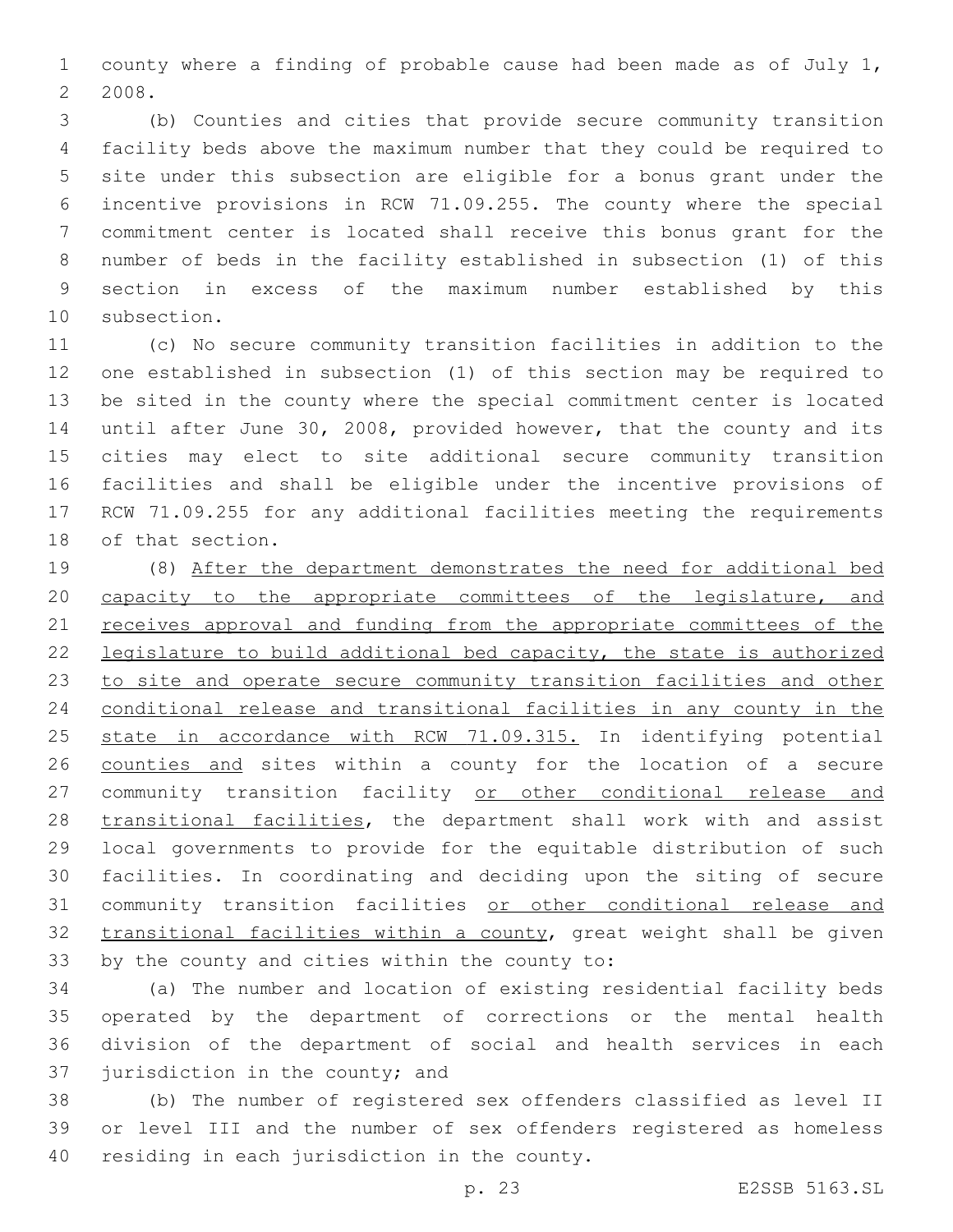(9)(a) "Equitable distribution" means siting or locating secure community transition facilities and other conditional release and transitional facilities in a manner that will not cause a disproportionate grouping of similar facilities either in any one county, or in any one jurisdiction or community within a county, as 6 relevant; and

 (b) "Jurisdiction" means a city, town, or geographic area of a county in which distinct political or judicial authority may be 9 exercised.

 NEW SECTION. **Sec. 10.** A new section is added to chapter 71.09 11 RCW to read as follows:

 To facilitate the primary role of the department in identifying less restrictive alternative placements under RCW 71.09.090 and discharge planning under RCW 71.09.080, subject to the availability 15 of amounts appropriated for this specific purpose, the department shall conduct a study to explore the development of conditional release and transition facilities, which may include community-based state-operated living alternatives similar to the state-operated living alternative program operated by the developmental disabilities administration. Any facilities or placements developed under this section may be identified through a request for proposal process or through direct state acquisition and development. Any contracts with facilities or placements entered into under this section shall include a provision requiring oversight by the department to ensure 25 the programs are operating appropriately.

 NEW SECTION. **Sec. 11.** A new section is added to chapter 71.09 27 RCW to read as follows:

 (1) In accordance with RCW 71.09.090 and 71.09.096, the department shall have the primary responsibility for developing a less restrictive alternative placement. To ensure the department has sufficient less restrictive alternative placements to choose from that satisfy the requirements of RCW 71.09.092, subject to the availability of amounts appropriated for this specific purpose, the department shall use a request for proposal process to solicit and contract with housing and treatment providers from across the state and facilitate fair share principles among the counties. In order to increase the number of housing options for individuals qualifying for a less restrictive alternative, the department shall have oversight

p. 24 E2SSB 5163.SL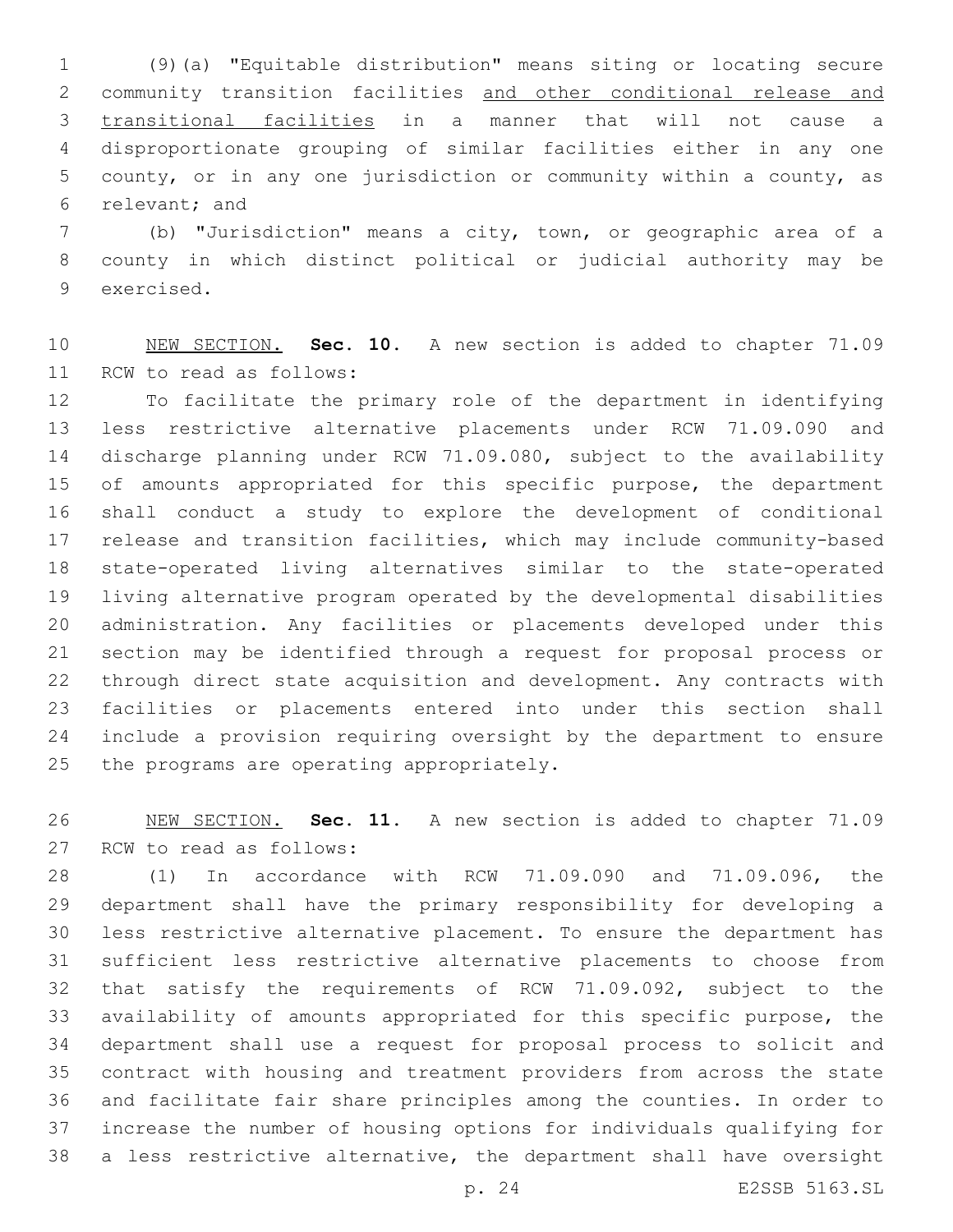of the vendors and providers who contract with the state, including the authority to inspect and ensure compliance, negotiate the rates charged for services, ensure adequate living conditions of housing locations, and terminate contracts. The department shall maintain a statewide accounting of the contracted community housing and treatment providers in each county and provide a biannual report to the legislature and governor by December 1st on the availability and adequacy of less restrictive alternative placements and the department's compliance with fair share principles.

 (2) To facilitate its duties required under this section, the department shall use the following housing matrix and considerations as a guide to planning and developing less restrictive alternative placements. The following considerations may not be used as a reason 14 to deny a less restrictive alternative placement.

 (a) Considerations for evaluating a proposed vendor's application for less restrictive alternative housing services shall include applicable state and local zoning and building codes, general housing requirements, availability of public services, and other considerations identified in accordance with RCW 71.09.315. The department shall require the housing provider to provide proof that the facility is in compliance with all local zoning and building 22 codes.

 (i) General housing requirements include running water, electricity, bedroom and living space of adequate size, and no mold 25 or infestations.

 (ii) Availability of public services include availability of chaperones and whether the placement is within a reasonable distance to a grocery store, bank, public transportation options, and offices 29 for public services and benefits.

 (iii) Other considerations include whether the placement is consistent with fair share principles across the counties, whether the placement is within reasonable distance to other current or planned components of the less restrictive alternative, whether the placement is within reasonable distance to employment opportunities, and the reliability of global positioning system technology.

 (b) Factors for evaluating less restrictive alternative options for a specific individual include sex offender treatment considerations, criminogenic needs and risk factors, protective 39 factors, and the specific needs of the client.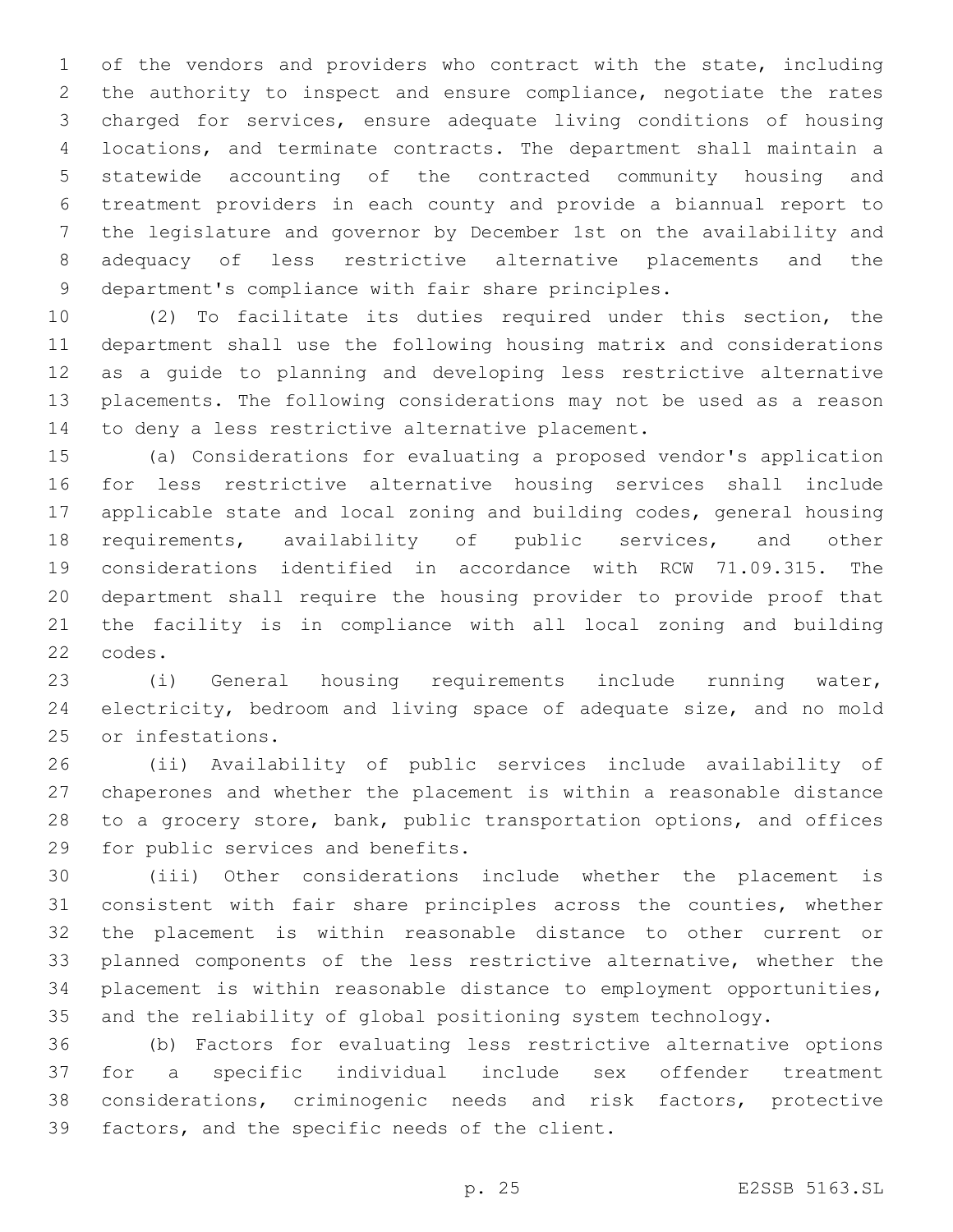(i) Sex offender treatment considerations include whether the housing is within a reasonable distance from the treatment provider, whether the treatment provider is a good therapeutic match with the client, and whether the treatment provider has relevant experience and background to treat the client if the client has special needs.

 (ii) Criminogenic needs and risk factors include consideration of the person's specific needs and risk factors in evaluating less 8 restrictive alternative options.

 (iii) Protective factors include whether housing is within a reasonable distance of family, friends, potential hobbies, potential 11 employment, and educational opportunities.

 (iv) Consideration of the client's specific needs includes assessing the availability of personal care assistance and in-home care assistance, and whether housing is within a reasonable distance 15 of mental health, medical treatment options, and substance use 16 disorder treatment options.

 NEW SECTION. **Sec. 12.** A new section is added to chapter 71.09 18 RCW to read as follows:

 (1) The department shall enter into a memorandum of understanding with the department of licensing to allow residents in total confinement at the special commitment center to obtain a state identification card through a written identification verification letter completed by the special commitment center and delivered to 24 the department of licensing.

 (2) The process shall occur upon the person's initial detention at the special commitment center. The process shall reoccur when the 27 person's state identification card expires.

 NEW SECTION. **Sec. 13.** A new section is added to chapter 71.09 29 RCW to read as follows:

 (1) Subject to the availability of amounts appropriated for this specific purpose, the department, the sex offender policy board, and department of health shall convene a work group to develop recommendations to increase the availability and quality of sex offender treatment providers to meet the growing number of persons qualifying for conditional release to a less restrictive alternative. The work group shall gather data on best practices in other states and make recommendations whether sex offender treatment providers should be required to contract with the department; whether annual or

p. 26 E2SSB 5163.SL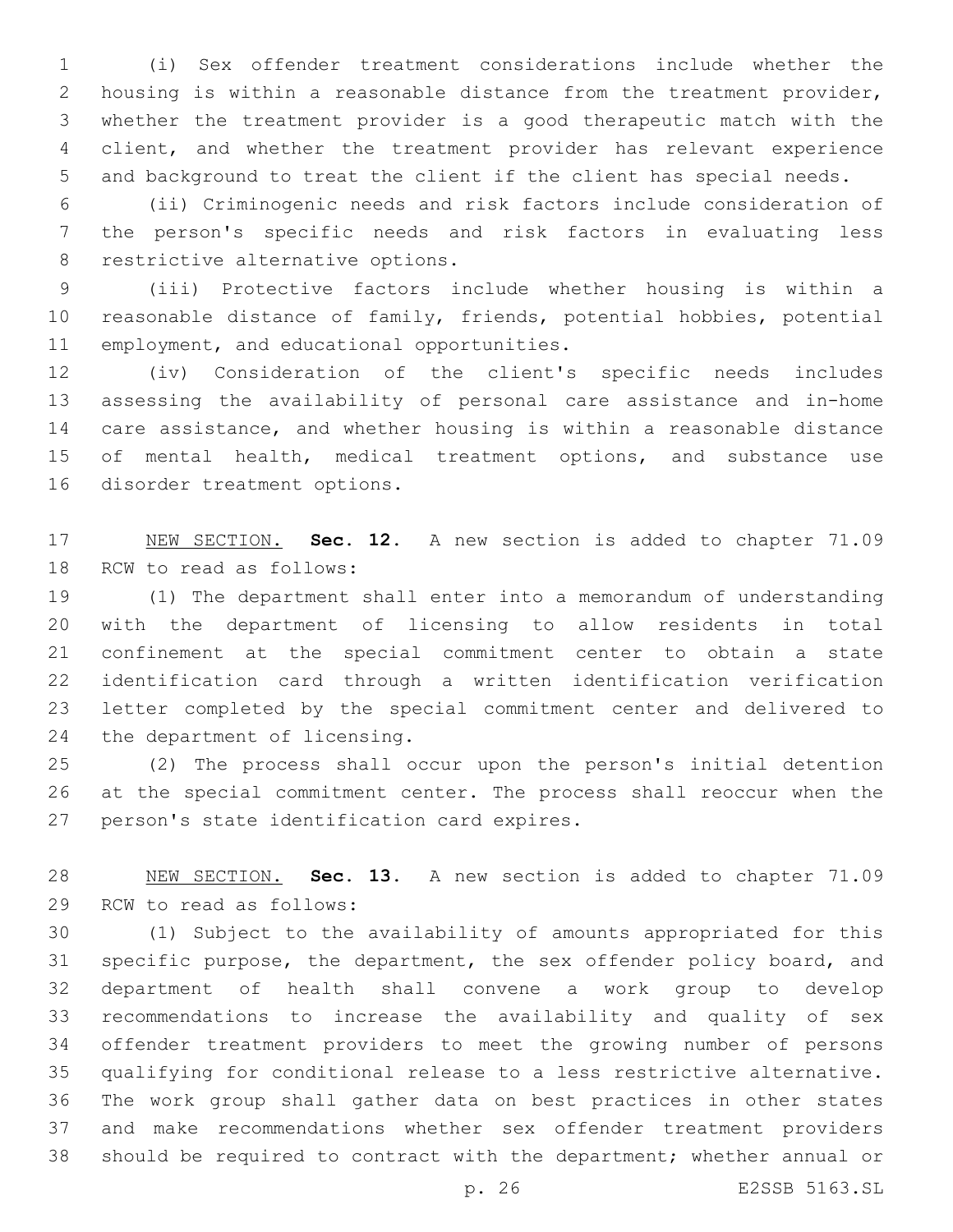biannual trainings by the department should be mandatory for prospective and existing sex offender treatment providers; whether the department should provide competitive wages for services or pay that is commensurate with the years of experience or education level of the treatment provider; and whether the department should provide other incentives such as a cost-of-living pay increase or compensating providers for the cost of mandated trainings associated with the sex offender treatment provider license under chapter 18.155 RCW. A report shall be submitted to the legislature by December 1, 10 2021.

11 (2) This section expires June 30, 2022.

 NEW SECTION. **Sec. 14.** A new section is added to chapter 71.09 13 RCW to read as follows:

 (1) In accordance with RCW 9.94A.8673, the sex offender policy board shall meet quarterly during the 2021-2023 biennium to continue its review of sexually violent predators and less restrictive alternative policies and best practices, collaborate with stakeholders and the department, provide outreach to providers and stakeholders, and monitor implementation of this act. The board shall also explore and make recommendations whether to continue or remove the prohibition on a less restrictive alternative from including a placement in the community protection program pursuant to RCW 71A.12.230. The board shall provide semiannual updates to the appropriate committees of the legislature during the 2021-2023 biennium.25

26 (2) This section expires June 30, 2023.

 NEW SECTION. **Sec. 15.** A new section is added to chapter 9.94A 28 RCW to read as follows:

 (1) In accordance with section 14 of this act, the sex offender policy board shall meet quarterly during the 2021-2023 biennium to continue its review of sexually violent predators and less restrictive alternative policies and best practices, collaborate with stakeholders and the department, provide outreach to providers and stakeholders, and monitor implementation of this act. The board shall provide semiannual updates to the appropriate committees of the 36 legislature during the 2021-2023 biennium.

37 (2) This section expires June 30, 2023.